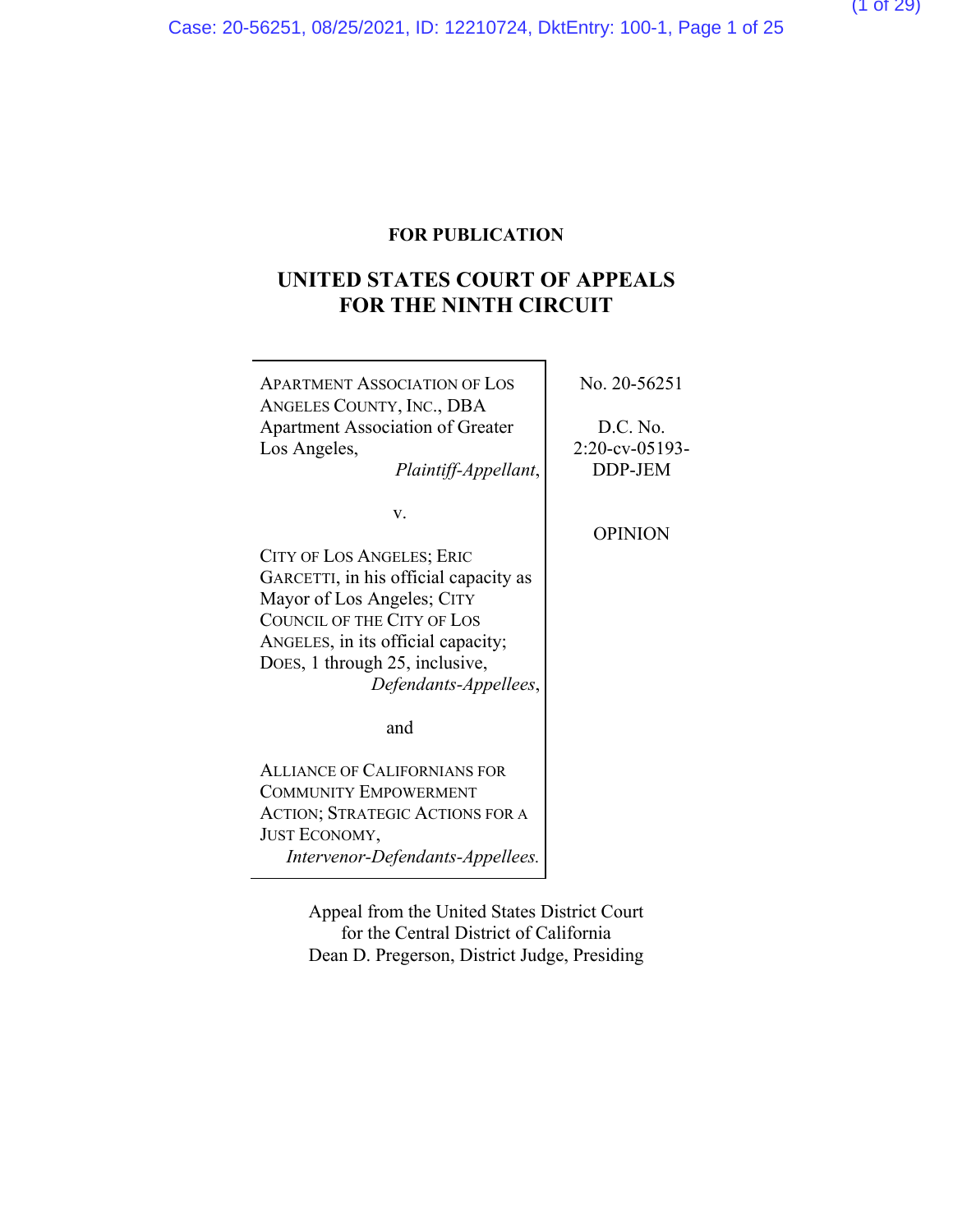Argued and Submitted May 12, 2021 Pasadena, California

Filed August 25, 2021

Before: Jay S. Bybee and Daniel A. Bress, Circuit Judges, and Kathleen Cardone,**[\\*](#page-23-0)** District Judge.

Opinion by Judge Bress

#### **SUMMARY[\\*\\*](#page-23-0)**

### **Civil Rights**

The panel affirmed the district court's order denying plaintiff's request for preliminary injunctive relief in an action brought by a trade association of Los Angeles landlords challenging the City's eviction moratorium, imposed in response to the COVID-19 pandemic.

Plaintiff sought to enjoin key provisions of the eviction moratorium as violating the Contracts Clause. The panel held that the district court did not abuse its discretion in concluding that plaintiff had not shown the required likelihood of success on the merits.

**<sup>\*</sup>** The Honorable Kathleen Cardone, United States District Judge for the Western District of Texas, sitting by designation.

**<sup>\*\*</sup>** This summary constitutes no part of the opinion of the court. It has been prepared by court staff for the convenience of the reader.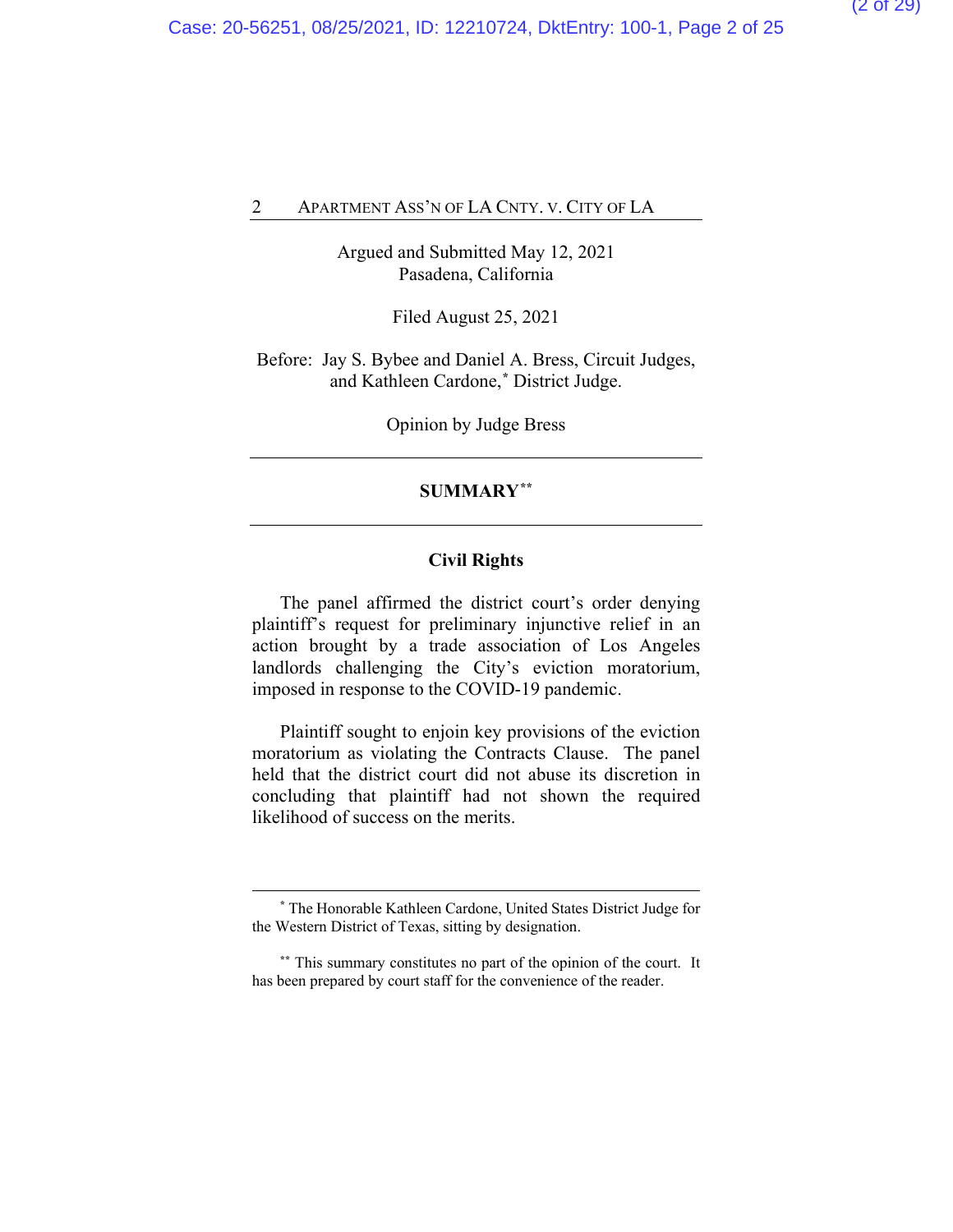Applying the two-step test set forth in *Sveen v. Melin*, 138 S. Ct. 1815 (2018), the panel held that even if the eviction moratorium was a substantial impairment of contractual relations, the district court did not err in determining that the moratorium's provisions were likely "reasonable" and "appropriate" given the circumstances of the COVID-19 pandemic. The City fairly tied the moratorium to its stated goal of preventing displacement from homes, which the City reasonably explained could exacerbate the public health–related problems stemming from the COVID-19 pandemic. In turn, each of the provisions of the eviction moratorium that plaintiff challenged could be viewed as reasonable attempts to address that valid public purpose.

The panel stated that whatever force plaintiff's challenge may have had in a much earlier era of Contracts Clause jurisprudence, more contemporary Supreme Court case law has severely limited the Contracts Clause's potency. The panel held that, given the deferential standard established by the Supreme Court and this court, it was compelled to conclude that the City's enactments passed constitutional muster under the Contracts Clause. And whatever other constitutional challenges plaintiff may seek to bring against the Los Angeles eviction moratorium, there was no apparent basis under modern cases to find the challenged provisions unconstitutional under the Contracts Clause—the only issue before the panel.

#### **COUNSEL**

Doug J. Dennington (argued), Peter J. Howell, Kelsey Quist, and Jayson Parsons, Rutan & Tucker LLP, Irvine, California, for Plaintiff-Appellant.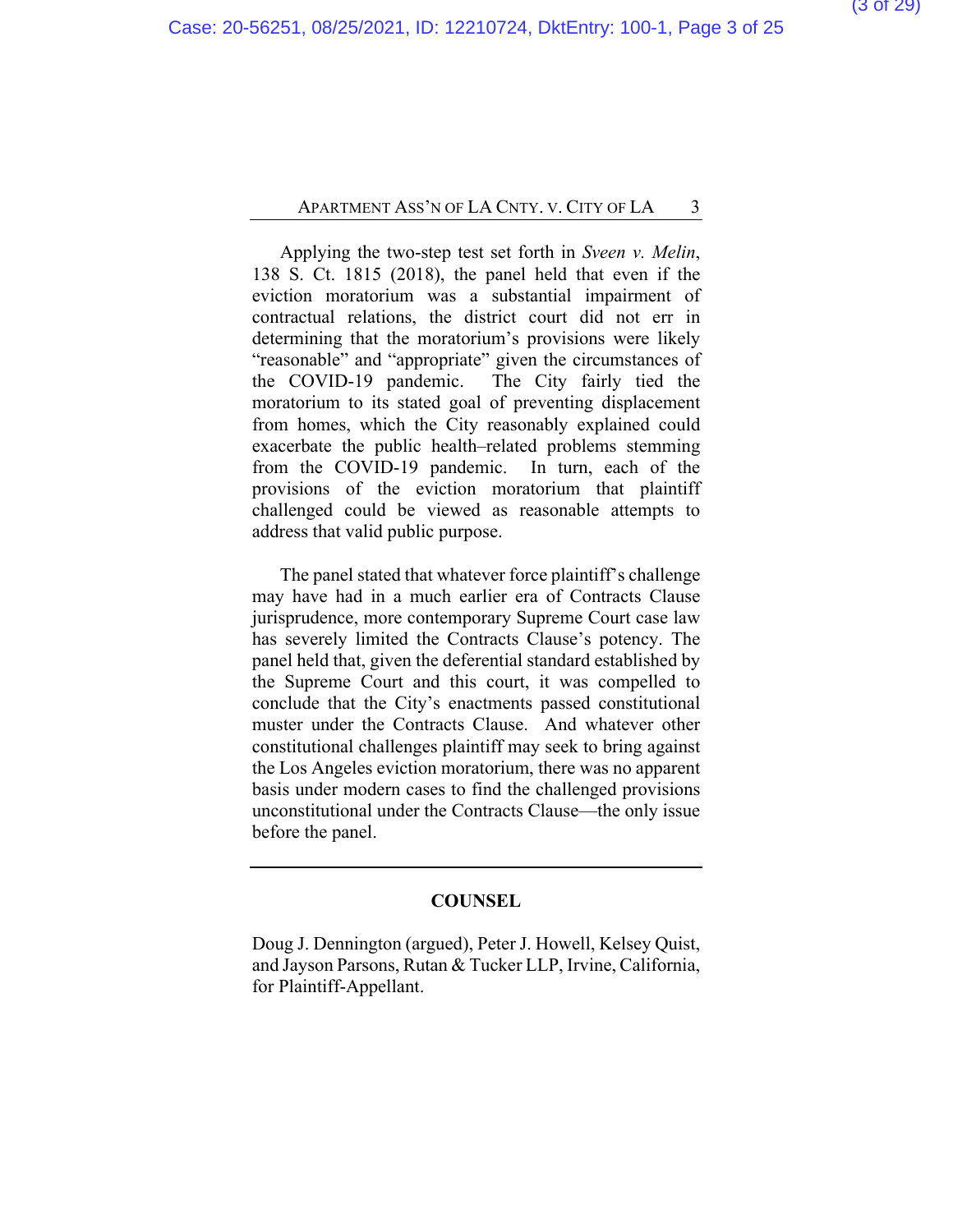Jonathan H. Eisenman (argued), Deborah Breithaupt, Elaine Zhong, and Matthew A. Scherb, Deputy City Attorneys; David Michaelson, Chief Assistant City Attorney; Michael N. Feuer, City Attorney; Office of the City Attorney, Los Angeles, California; for Defendants-Appellees.

Rohit D. Nath (argued), Marc Seltzer, and Krysta Kauble Pachman, Susman Godfrey LLP, Los Angeles, California; Nisha N. Vyas and Richard Rothschild, Western Center on Law and Poverty, Los Angeles, California; Kathryn A. Eidmann, Faizah Malik, Gigi Lam, Alisa Randell, and Lauren Zack, Public Counsel, Los Angeles, California; Michael Rawson and Craig Castellanet, Public Interest Law Project, Oakland, California; for Intervenor-Defendants-Appellees.

June Babiracki Barlow, Senior Vice President and General Counsel; Neil D. Kalin and Jenny Li, Assistant General Counsel; California Association of Realtors, Los Angeles, California; for Amicus Curiae California Association of Realtors.

James R. Parrinello and Christopher E. Skinnell, Nielsen Merksamer Parrinello Gross & Leoni, San Rafael, California, for Amicus Curiae California Apartment Association.

Ethan W. Blevins, Pacific Legal Foundation, Seattle, Washington, for Amici Curiae El Papel LLC, Berman 2 LLC, Karvell Li, and Pacific Legal Foundation.

Lucia Choi, Tiffany L. Nocon, and Navneet K. Grewal, Disability Rights California, Los Angeles, California, for Amici Curiae Disability Rights California, Disability Rights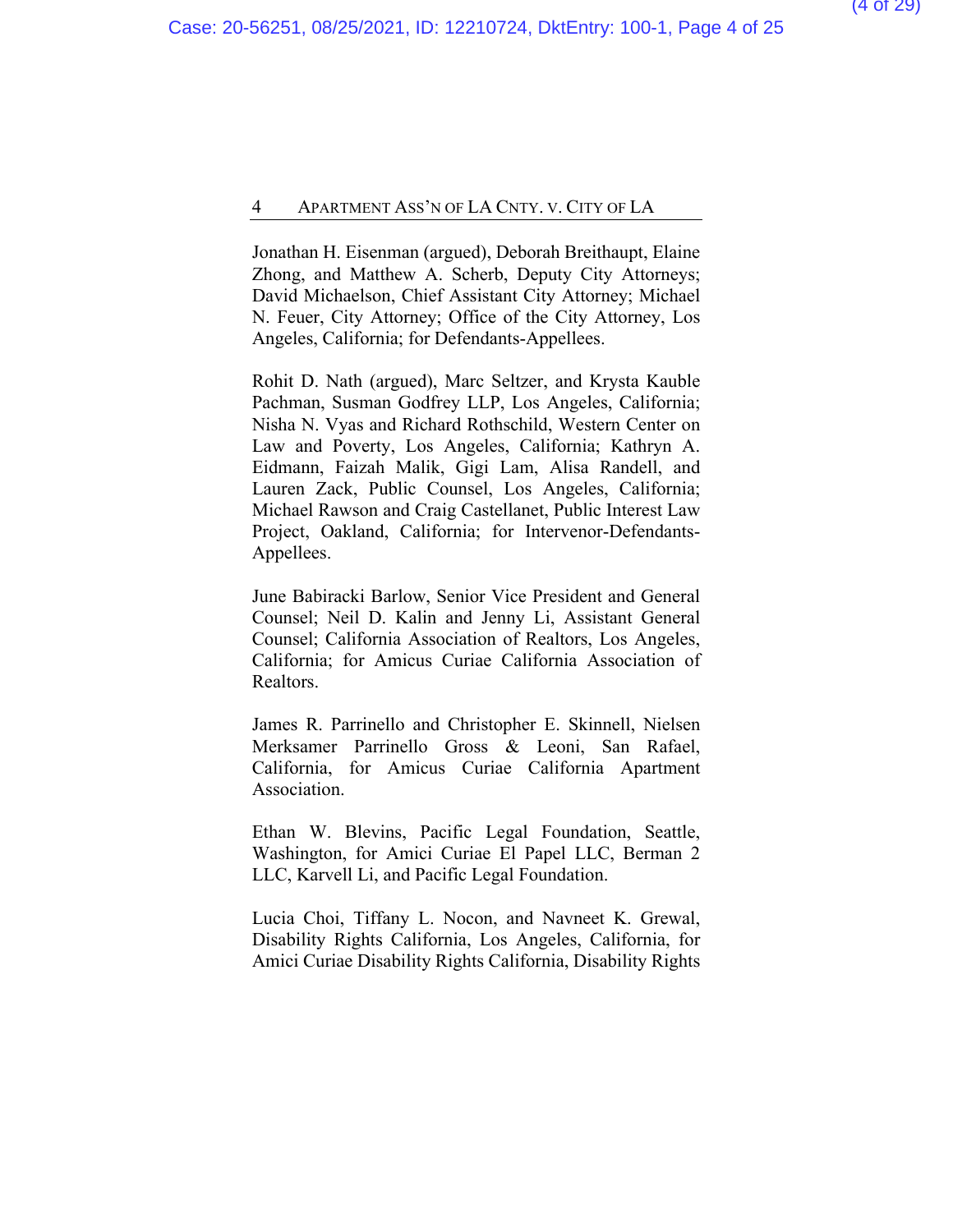Education and Defense Fund, and Disability Rights Legal Center.

Celia Meza, Acting Corporation Counsel; Benna Ruth Solomon, Stephen J. Kane, and Rebecca Hirsch, Assistant Corporation Counsel; City of Chicago Department of Law, Chicago, Illinois; Jonathan B. Miller and LiJia Gong, Public Rights Project, Oakland, California; Yibin Shen, City Attorney, Alameda, California; Esteban A. Aguilar Jr., City Attorney, Albuquerque, New Mexico; Anne L. Morgan, City Attorney, Austin, Texas; Farimah Faiz Brown, City Attorney, Berkeley, California; Nancy E. Glowa, City Solicitor, Cambridge, Massachusetts; Cheryl Watson Fisher, City Solicitor, Chelsea, Massachusetts; Zach Klein, City Attorney, Columbus, Ohio; Christopher J. Caso, City Attorney, Dallas, Texas; Barbara J. Doseck, City Attorney, Dayton, Ohio; Rodney Pol Jr., City Attorney, Gary, Indiana; Cara E. Silver, Interim City Attorney, Menlo Park, California; Barbara J. Parker, City Attorney, Oakland, California; Robert Taylor, Interim City Attorney, Portland, Oregon; Susana Alcala Wood, City Attorney, Sacramento, California; James R. Williams, Santa Clara County Counsel, San Jose, California; George S. Cardona, Interim City Attorney, Santa Monica, California; Lyndsey M. Olson, City Attorney, Saint Paul, Minnesota; Peter S. Holmes, City Attorney, Seattle, Washington; Francis X. Wright Jr., City Solicitor, Somerville, Massachusetts; Judith R. Baumann, City Attorney, Tempe, Arizona; Delia Garza, Travis County Attorney, Austin, Texas; Michael Rankin, City Attorney, Tucson, Arizona; for Amici Curiae Local Governments.

Raymond P. Tolentino and Molly K. Webster, Kaplan Hecker & Fink LLP, New York, New York, for Amici Curiae Constitutional Law Scholars.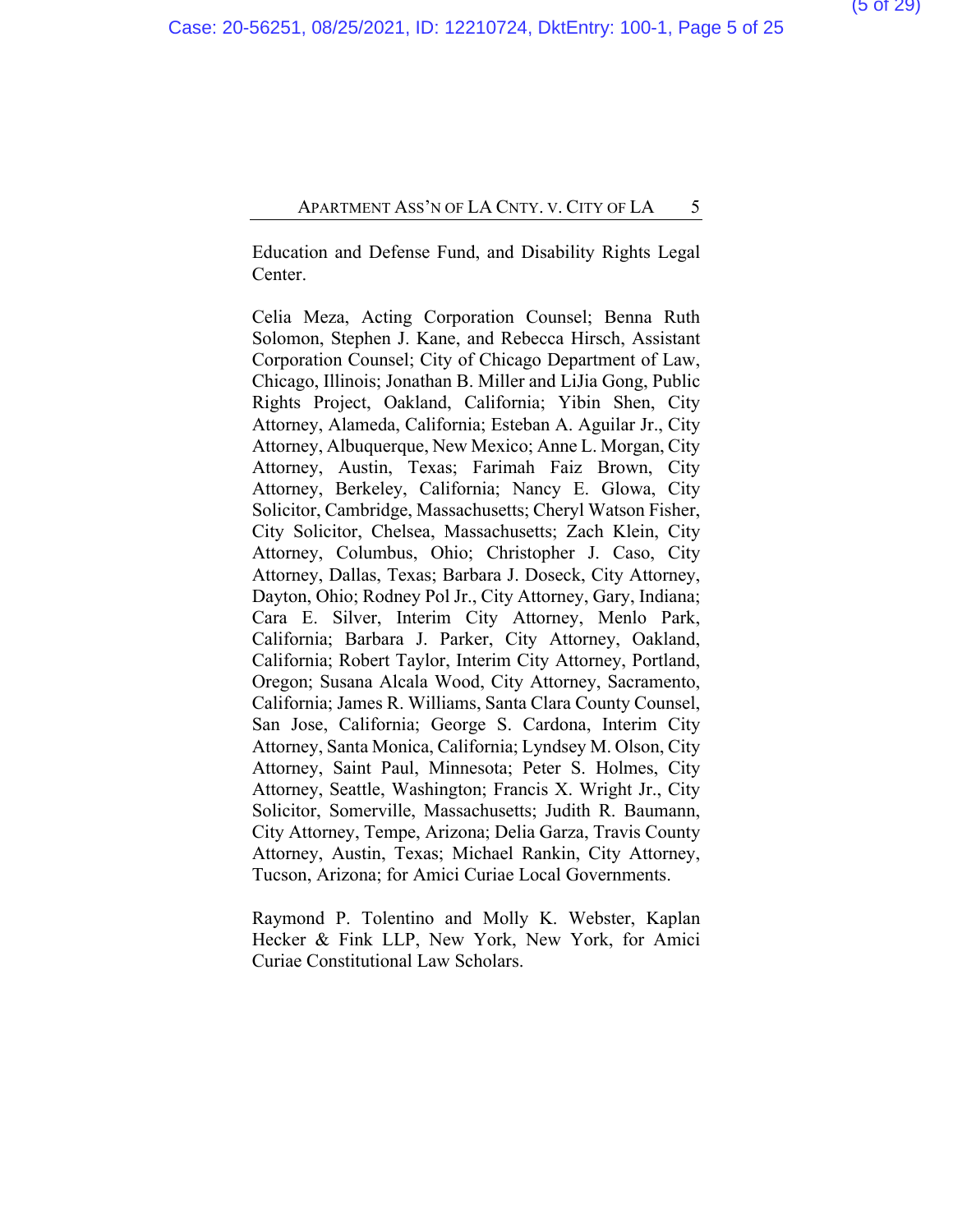Adrienna Wong, ACLU Foundation of Southern California, Los Angeles, California, for Amici Curiae UCLA Luskin Institute on Inequality & Democracy, UCLA Center for Neighborhood Knowledge, Professor Ananya Roy, and Professor Paul Ong.

Eric Dunn, National Housing Law Project, Richmond, Virginia, for Amicus Curiae National Housing Law Project.

Jamie Crooks, Elk Hills Research, Washington, D.C., for Amicus Curiae American Medical Asosciation, California Medical Association, and Other Public Health Associations and Professionals.

David A. King Jr., Reichman Jorgensen LLP, Washington, D.C., for Amicus Curaie Southern California Association of Nonprofit Housing.

Eleanor Morton, Leonard Carder LLP, San Francisco, California, for Amicus Curiae United Teachers Los Angeles.

Robert Lapsley, President, California Business Roundtable, Sacramento, California, as and for Amicus Curiae.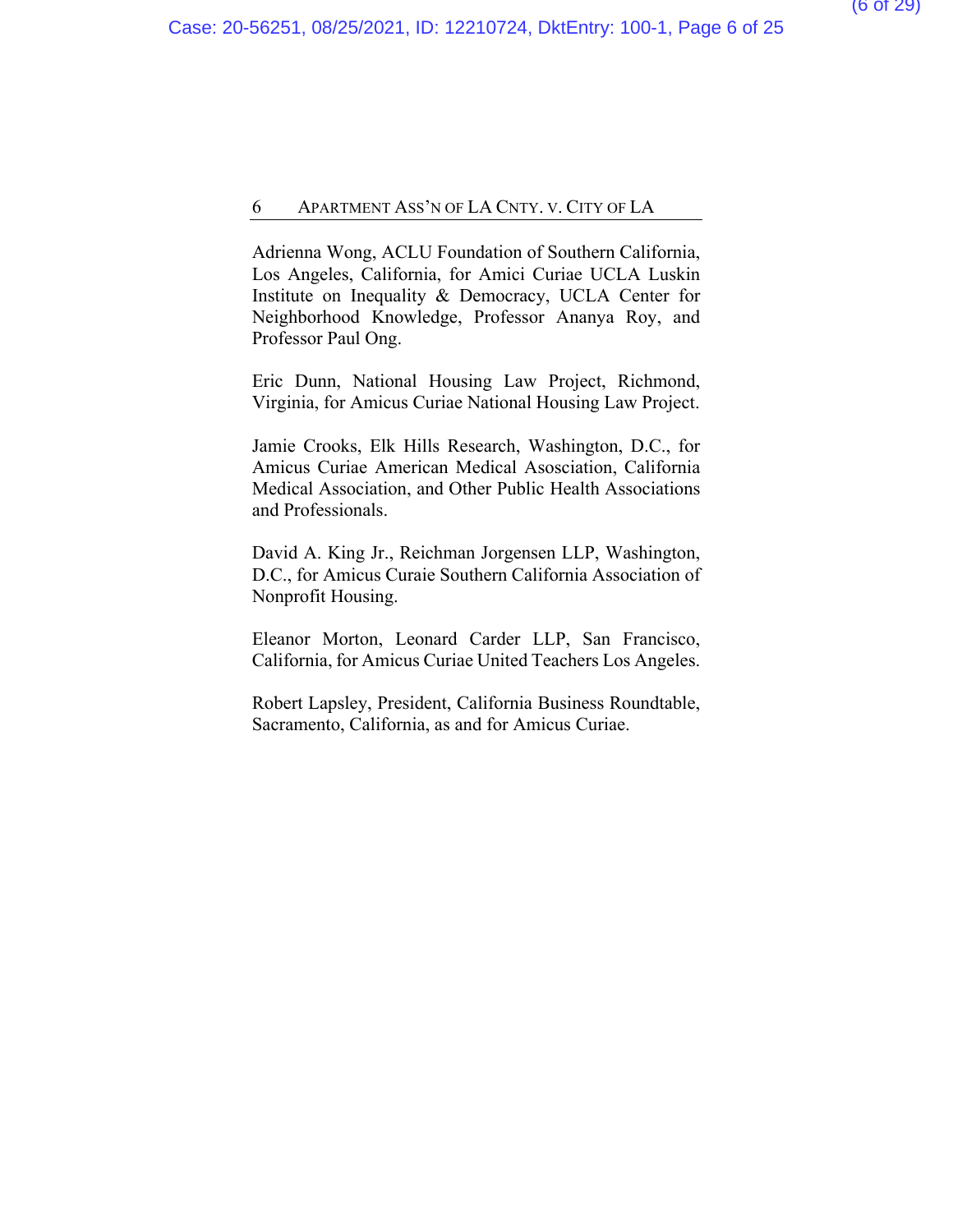#### **OPINION**

BRESS, Circuit Judge:

Following the outbreak of COVID-19 in early 2020, the City of Los Angeles imposed an eviction moratorium with the stated purposes of ensuring housing security and promoting public health during the pandemic. The moratorium operates during a "Local Emergency Period" to bar certain evictions. Related provisions delay applicable tenants' rent payment obligations and prohibit landlords from charging late fees and interest. Plaintiff, a trade association of Los Angeles landlords, sued the City, arguing that the moratorium and its related provisions violate the Constitution's Contracts Clause. U.S. Const. art. I, § 10, cl. 1. The district court denied plaintiff's request for preliminary injunctive relief, and plaintiff now appeals that ruling.

Other courts, including the Supreme Court, have recently considered a variety of constitutional and statutory challenges to COVID-19 eviction moratoria. The appeal before us, however, is limited only to the Contracts Clause. We hold that under modern Contracts Clause doctrine, the district court did not err in determining that the moratorium's provisions were likely "reasonable" and "appropriate" given the circumstances of the COVID-19 pandemic. Whatever force plaintiff's challenge may have had in a much earlier era of Contracts Clause jurisprudence, more contemporary Supreme Court case law has severely limited the Contracts Clause's potency. And whatever other constitutional challenges plaintiff may seek to bring against the Los Angeles eviction moratorium, there is no apparent basis under modern cases to find the challenged provisions unconstitutional under the Contracts Clause—the only issue before us.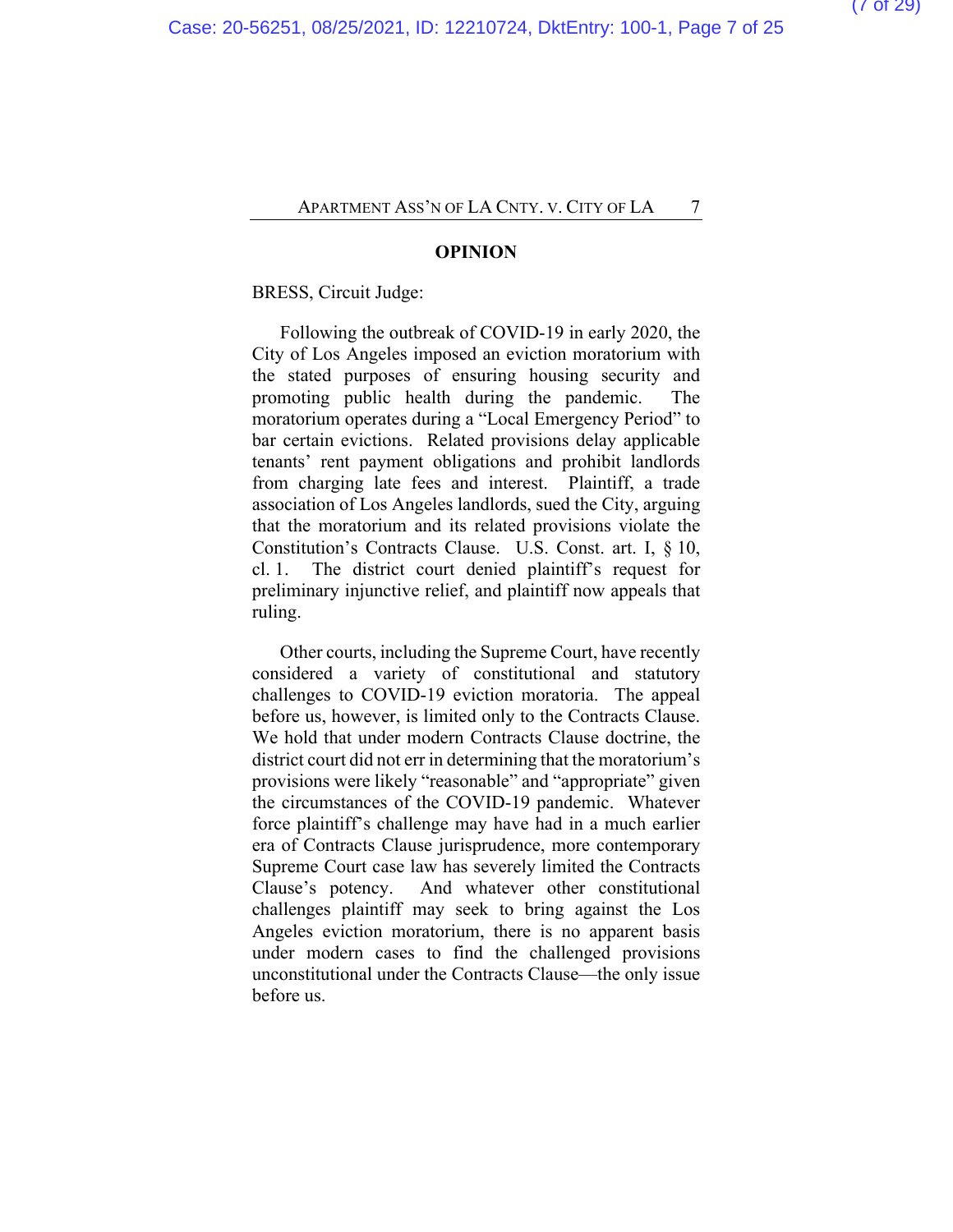The district court thus did not abuse its discretion in concluding that plaintiff had not shown the required likelihood of success on the merits. We therefore affirm.

### I

### A

Following the spread of COVID-19 to the United States, the Secretary of Health and Human Services on January 31, 2020 declared a nationwide public health emergency. California's Governor likewise proclaimed a state of emergency some weeks later. Soon after that, and as relevant here, the City of Los Angeles enacted an ordinance imposing a series of restrictions on residential landlords. L.A., Cal., Ordinance No. 186,585 (Mar. 31, 2020). A subsequent ordinance created further restrictions. L.A., Cal., Ordinance No. 186,606 (May 12, 2020). We will refer to these ordinances, which subsequently were codified at sections 49.99 through 49.99.9 of the Los Angeles Municipal Code, as the "eviction moratorium."

The eviction moratorium made plain its motivations and purpose. It described the City Council's finding that "[t]he COVID-19 pandemic threatens to undermine housing security and generate unnecessary displacement of City residents and instability of City businesses." L.A., Cal., Municipal Code § 49.99. It also referenced public health measures that called for many individuals to stay at home, as well as the loss of income and increased expenses anticipated as a result of governmental directives to "selfisolate" and shut down nonessential businesses. *Id.* Noting the relationship between housing and physical health during the pandemic, the City Council found it necessary to "take measures to protect public health, life, and property" by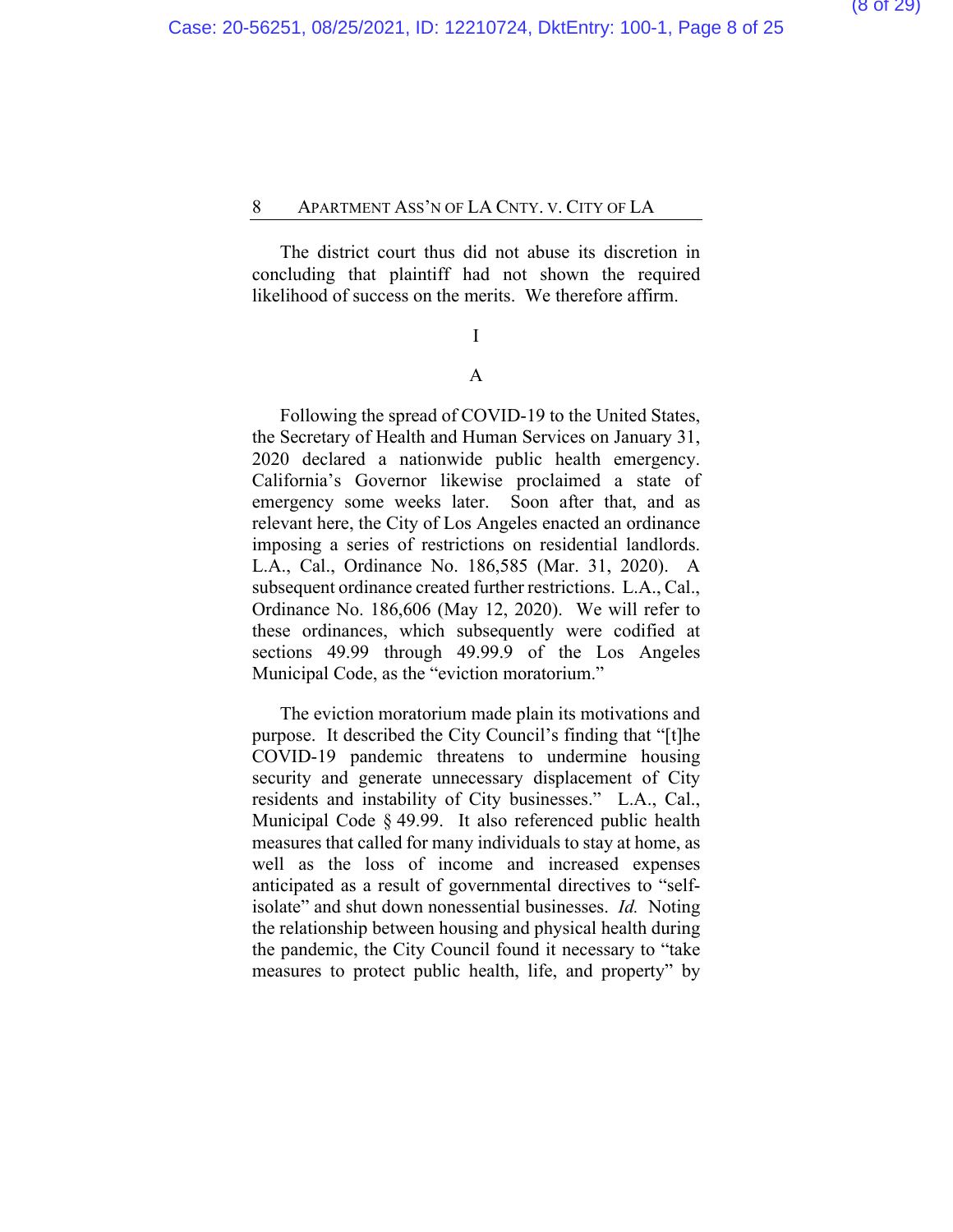enacting the eviction moratorium. *Id.*; L.A., Cal., Ordinance No. 186,585 pmbl.

To achieve these goals, the eviction moratorium curtails the rights of residential landlords in various ways. Most significantly, it substantially alters the grounds that landlords may invoke against tenants in eviction actions (known in California as "unlawful detainer" actions). Specifically, landlords are barred from "endeavor[ing] to evict or evict[ing] a residential tenant for" any of three reasons. L.A., Cal., Municipal Code  $\S$  49.99.2(A)–(C).

*First*, "[d]uring the Local Emergency Period and for 12 months after its expiration," tenants cannot be evicted "for non-payment of rent . . . if the tenant is unable to pay rent due to circumstances related to the COVID-19 pandemic." *Id.* § 49.99.2(A). "[C]ircumstances related to the COVID-19 pandemic" include:

> loss of income due to a COVID-19 related workplace closure, child care expenditures due to school closures, health-care expenses related to being ill with COVID-19 or caring for a member of the tenant's household or family who is ill with COVID-19, or reasonable expenditures that stem from government-ordered emergency measures.

*Id.* Although these tenants' payment obligations were deferred (an issue we discuss further below), the moratorium did not relieve tenants of their ultimate obligations to pay rent. *Id.*

*Second*, during the Local Emergency Period, tenants cannot be evicted for a "no-fault reason." *Id.* § 49.99.2(B). Those reasons include an owner or owner's family intending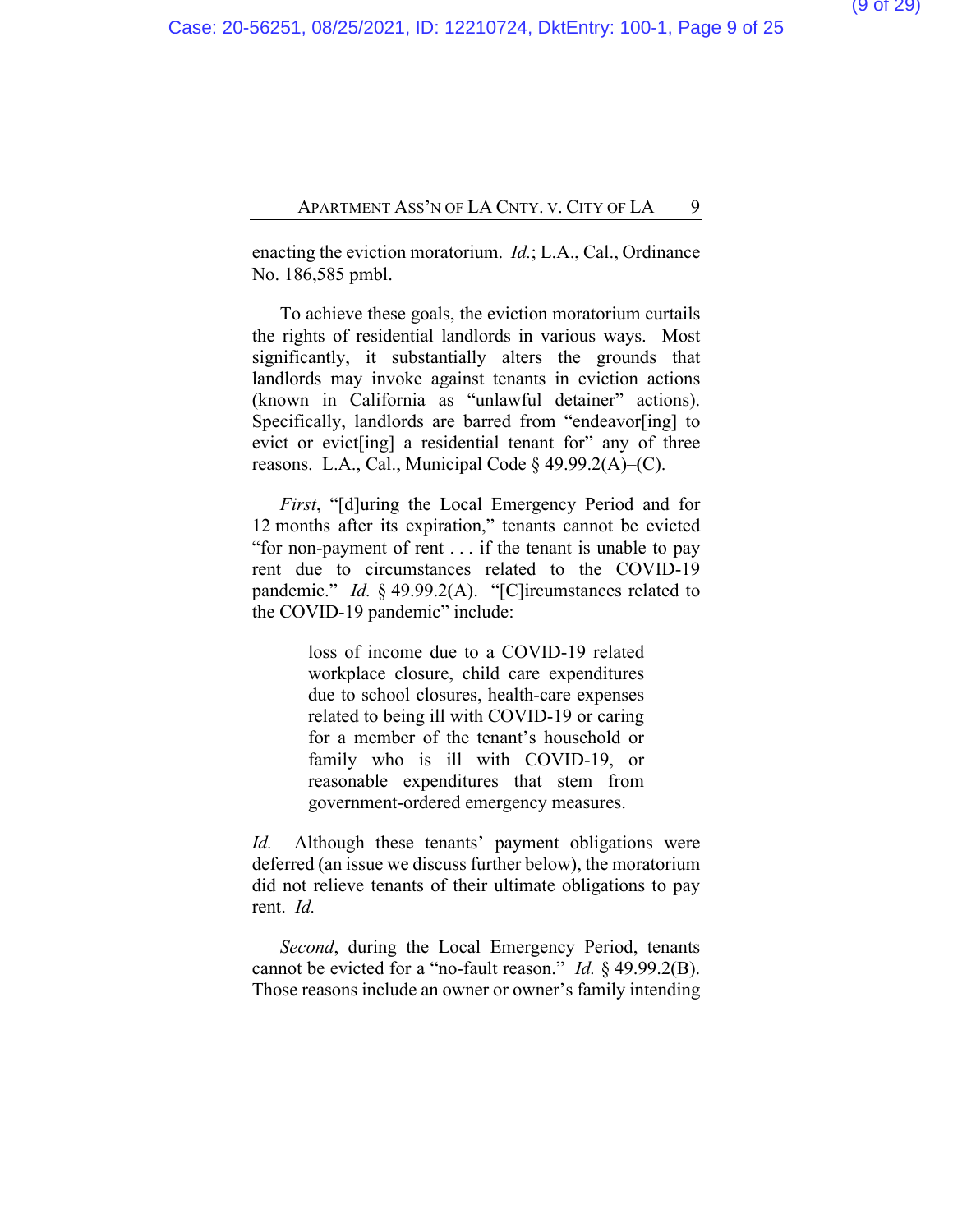to occupy the property; withdrawal of the property from the rental market; the owner's compliance with laws or governmental orders requiring vacating of the property; and intent to demolish or remodel the property. *Id.* § 49.99.1(D); *see also* Cal. Civ. Code § 1946.2(b)(2). *Finally*, tenants during the Local Emergency Period cannot be evicted "based on the presence of unauthorized occupants or pets, or for nuisance related to COVID-19." *Id.* § 49.99.2(C).

The "Local Emergency Period" was defined as "the period of time from March 4, 2020, to the end of the local emergency as declared by the Mayor." *Id.* §§ 49.99.1(C). The Local Emergency Period remains ongoing as of the time of this opinion. The eviction moratorium does not require tenants to provide any evidence, such as a written attestation, that any claimed inability to pay rent, presence of "unauthorized occupants or pets," or "nuisance" existed or was COVID-19-related.

Additionally, the eviction moratorium alters tenants' payment obligations by providing them "up to 12 months following the expiration of the Local Emergency Period to repay any rent deferred during the Local Emergency Period." *Id.* § 49.99.2(A). By its terms, however, it does not "eliminate[] any obligation to pay lawfully charged rent." *Id.* For covered tenants, the moratorium also prohibits landlords from "charg[ing] interest or a late fee on rent not paid." *Id.* § 49.99.2(D).

Landlords may continue to seek to evict tenants based on their good-faith belief that the tenants are not protected under the eviction moratorium. But the eviction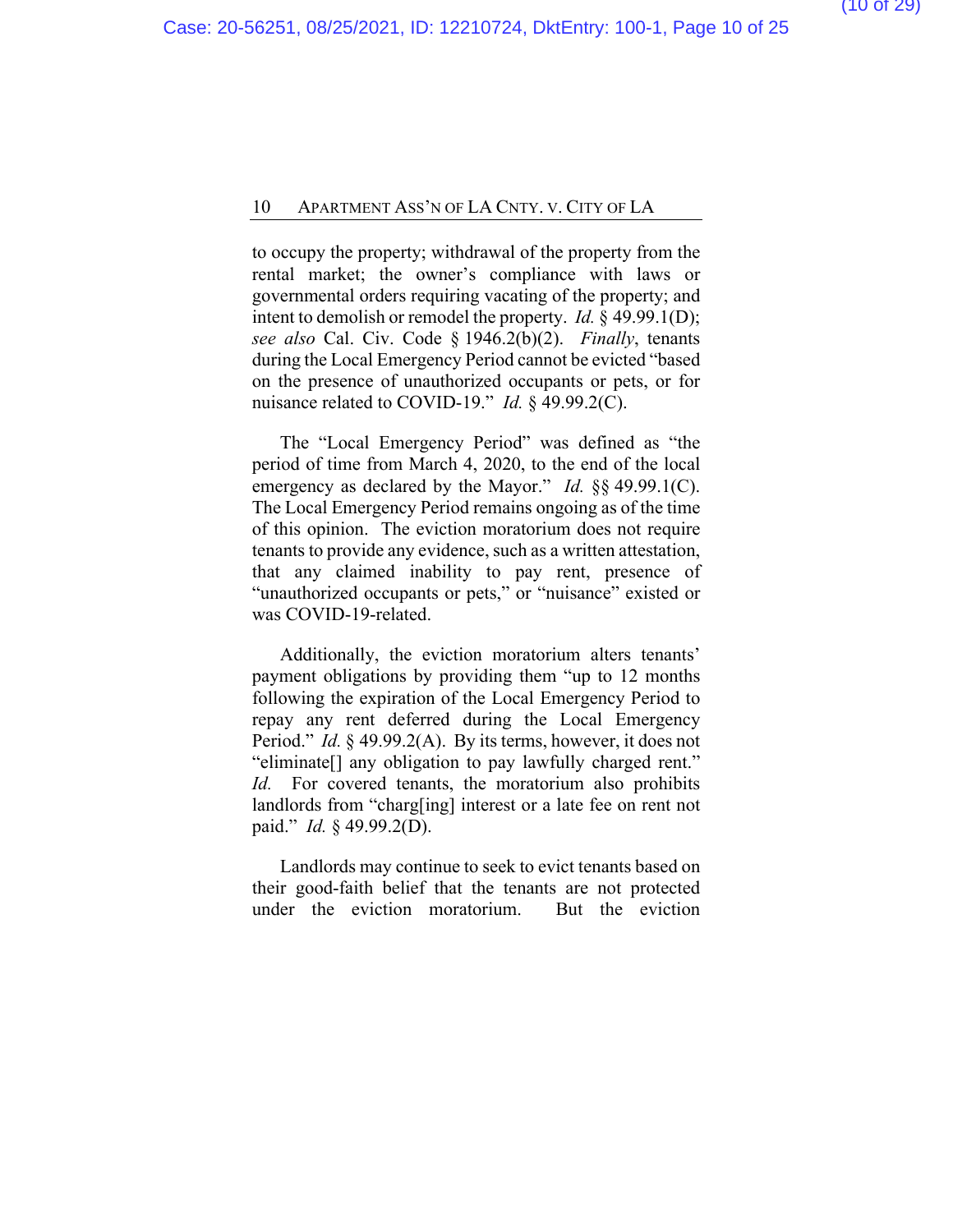moratorium's protections create an affirmative defense for tenants in an unlawful detainer action.**[1](#page-23-0)** *Id.* § 49.99.6.

The eviction moratorium also creates a private right of action for residential tenants who believe their landlords have aggrieved them. *Id.* § 49.99.7. If the landlord was given an opportunity to cure and did not do so, a prevailing tenant is potentially entitled to "injunctive relief, direct money damages," "reasonable attorney's fees and costs," and "an award of a civil penalty up to \$10,000 per violation depending on the severity of the violation" (and up to an additional \$5,000 per violation for elderly or disabled tenants). *Id.* However, an "[o]wner who prevails in any such action and obtains a Court determination that the tenant's action was frivolous" also may recover "reasonable attorney's fees and costs." *Id.***[2](#page-23-0)**

**<sup>2</sup>** We grant the City's motion for judicial notice of related COVID-19 measures. We also note that the eviction moratorium contains other provisions not at issue in this appeal, such as requirements that landlords notify tenants of their rights under the moratorium and restrictions on

**<sup>1</sup>** The Supreme Court recently temporarily enjoined Part A of the COVID Emergency Eviction and Foreclosure Prevention Act (CEEFPA), 2020 N.Y. Laws ch. 381. *Chrysafis v. Marks*, No. 21A8, slip op. at 1 (U.S. Aug. 12, 2021). Under the New York law, "[i]f a tenant self-certifies financial hardship" due to COVID-19, CEEFPA "generally precludes a landlord from contesting that certification and denies the landlord a hearing." *Id.* The Supreme Court concluded that "[t]his scheme violates the Court's longstanding teaching that ordinarily, 'no man can be a judge in his own case' consistent with the Due Process Clause." *Id.* (quoting *In re Murchinson*, 349 U.S. 133, 136 (1955)). Although there are apparent differences between the Los Angeles and New York eviction moratoria, AAGLA in any event does not raise before us any Due Process challenge, whether to the procedures governing unlawful detainer proceedings or otherwise.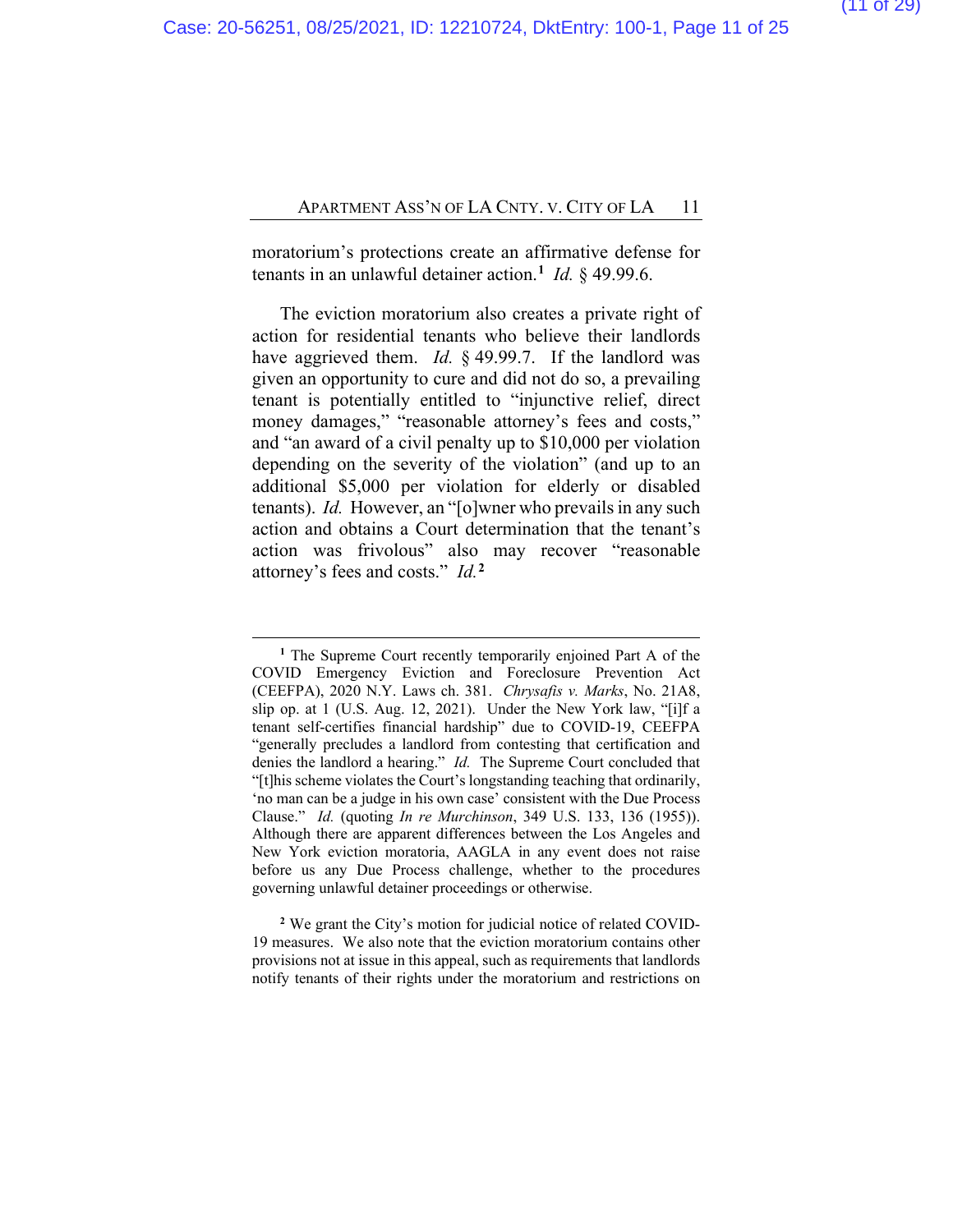B

Plaintiff Apartment Association of Los Angeles County, Inc., dba Apartment Association of Greater Los Angeles ("AAGLA"), is a trade association "comprised of thousands of owners and managers of rental housing units, including over 55,000 properties within the City of Los Angeles." AAGLA's members did not react positively to the City's eviction moratorium, viewing it as laying on their shoulders the burdens of maintaining affordable housing during the pandemic. On June 11, 2020, AAGLA, on behalf of its members, challenged the eviction moratorium in a lawsuit against the City, its Mayor, and the City Council. We will refer to these parties collectively as the "City."

AAGLA alleged that the eviction moratorium violated the Contracts Clause, the Takings Clause, and the Tenth and Fourteenth Amendments. Later, AAGLA moved for a preliminary injunction. As relevant here, AAGLA sought to enjoin key provisions of the eviction moratorium as violating the Contracts Clause.**[3](#page-23-0)** In support of its motion, AAGLA submitted declarations from four of its members who own or manage properties in Los Angeles, detailing the harms the eviction moratorium was allegedly causing them. These harms include loss of rental income, inability to perform background checks on unauthorized occupants, and being

removing residential property from the rental market. *See, e.g.*, L.A., Cal., Municipal Code §§ 49.99.2(E), .4.

**<sup>3</sup>** AAGLA did not request preliminary injunctive relief based on the Takings Clause. And although it did invoke the Fourteenth Amendment's Due Process Clause, AAGLA does not appeal the district court's rejection of that claim. We therefore have no occasion to decide whether AAGLA has a valid claim under either the Takings Clause or the Fourteenth Amendment.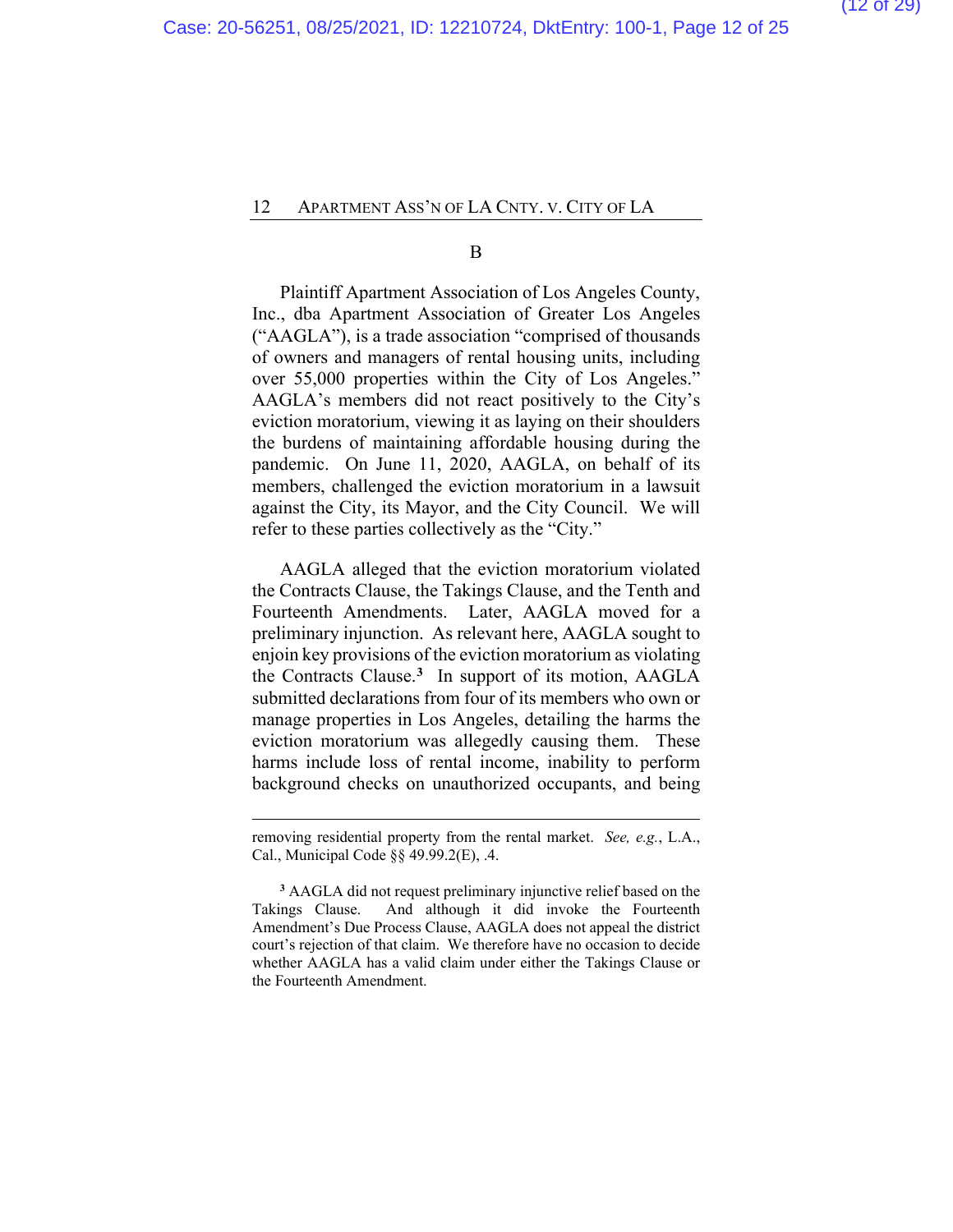forced to use retirement savings to cover expenses on the properties.

The district court denied AAGLA's request for preliminary injunctive relief. The district court first determined that AAGLA was unlikely to succeed on its Contracts Clause claim. The court found that AAGLA was likely to show that the eviction moratorium would be "a substantial impairment of its contractual rights," in part because no landlord could have anticipated the COVID-19 pandemic and "the public health measures necessary to combat it." But the district court also determined that AAGLA could not show that the eviction moratorium was not "reasonable" and "appropriate" under the deferential standard in Contracts Clause cases. Furthermore, the district court found that AAGLA had not shown a likelihood of irreparable harm or that the balance of the equities and the public interest favored granting relief.

AAGLA timely appealed the district court's order denying preliminary injunctive relief. On appeal, AAGLA pursues its Contracts Clause challenge only with respect to the provisions of the eviction moratorium governing restrictions on the grounds for evictions, rent deferment, and the elimination of late fees and interest.

II

We "review the district court's decision to . . . deny a preliminary injunction for abuse of discretion." *Sw. Voter Registration Educ. Project v. Shelley*, 344 F.3d 914, 918 (9th Cir. 2003) (en banc) (per curiam). "The district court's interpretation of the underlying legal principles, however, is subject to de novo review." *Id.* Factual findings are reviewed for clear error. *Shell Offshore, Inc. v. Greenpeace, Inc.*, 709 F.3d 1281, 1286 (9th Cir. 2013).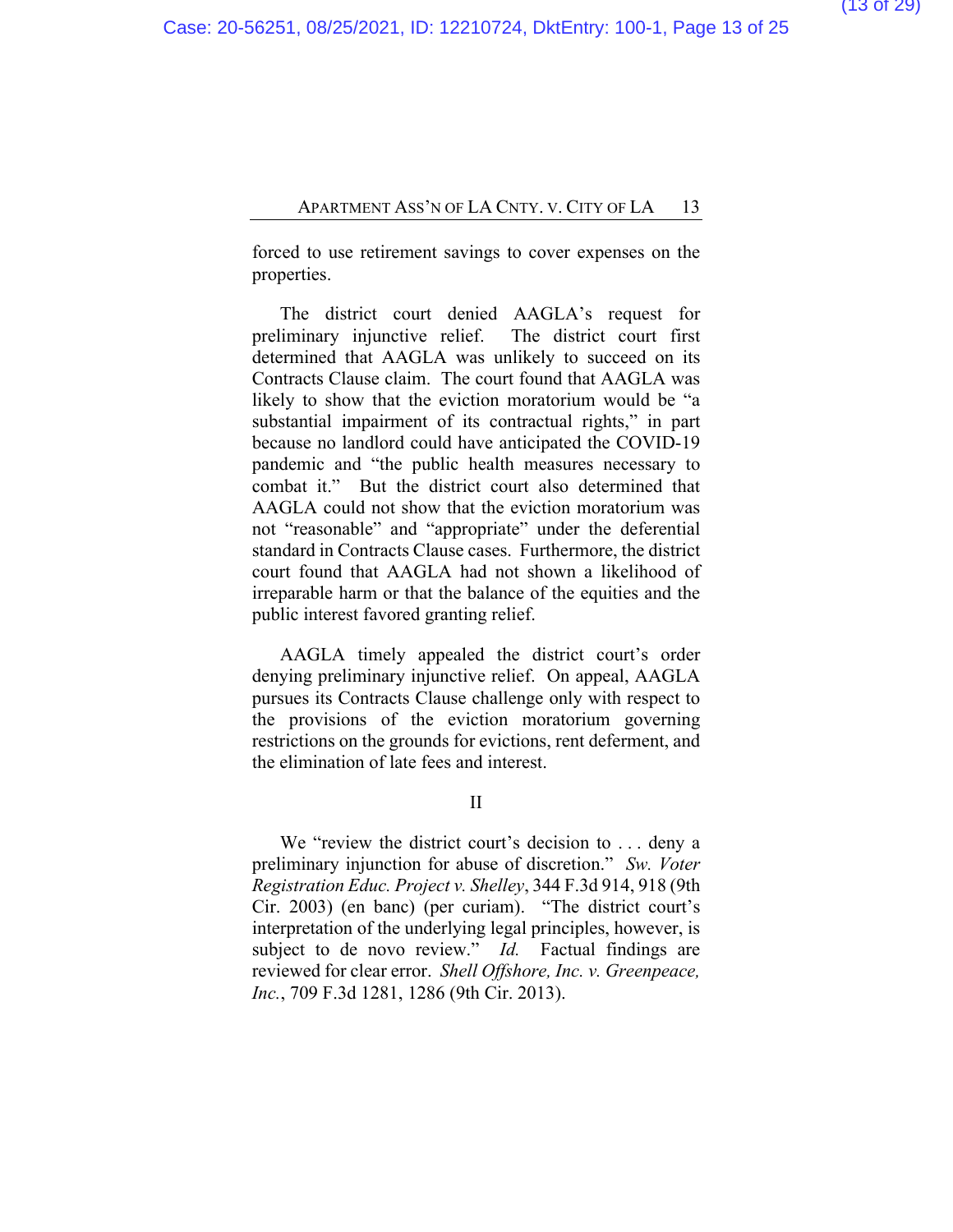A preliminary injunction is "an extraordinary and drastic remedy, one that should not be granted unless the movant, *by a clear showing*, carries the burden of persuasion." *Lopez v. Brewer*, 680 F.3d 1068, 1072 (9th Cir. 2012) (emphasis in original) (quoting *Mazurek v. Armstrong*, 520 U.S. 968, 972 (1997) (per curiam)); *accord Winter v. Nat. Res. Def. Council, Inc.*, 555 U.S. 7, 22 (2008). To obtain injunctive relief, a plaintiff "must establish [1] that he is likely to succeed on the merits, [2] that he is likely to suffer irreparable harm in the absence of preliminary relief, [3] that the balance of equities tips in his favor, and [4] that an injunction is in the public interest." *City & County of San Francisco v. USCIS*, 944 F.3d 773, 788–89 (9th Cir. 2019) (quoting *Winter*, 555 U.S. at 20) (alterations in original). "Likelihood of success on the merits is the most important factor." *California v. Azar*, 911 F.3d 558, 575 (9th Cir. 2018) (quotations omitted).

#### III

#### A

The Contracts Clause provides that "No State shall . . . pass any . . . Law impairing the Obligation of Contracts." U.S. Const. art. I, § 10, cl. 1. As a historical matter, the "primary focus" of the Contracts Clause "was upon legislation that was designed to repudiate or adjust preexisting debtor-creditor relationships that obligors were unable to satisfy." *Keystone Bituminous Coal Ass'n v. DeBenedictis*, 480 U.S. 470, 503 (1987); *see generally Home Bldg. & Loan Ass'n v. Blaisdell*, 290 U.S. 398, 453–65 (1934) (Sutherland, J., dissenting) (recounting the history of the Contracts Clause). Yet "the text is not so limited, and historical context suggests that the Clause was aimed at all retrospective, redistributive schemes in violation of vested contractual rights." *Ass'n of Equip. Mfrs. v. Burgum*,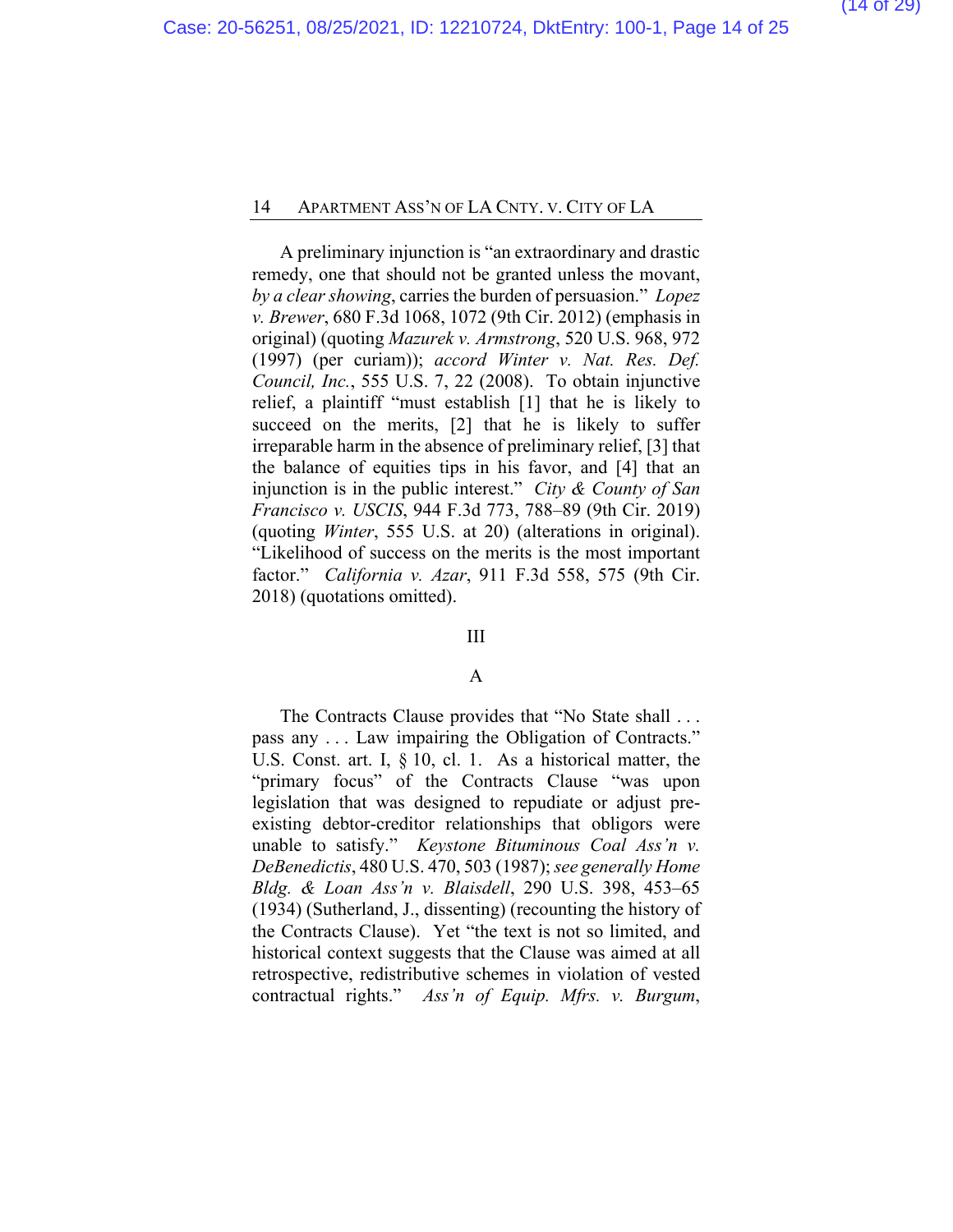932 F.3d 727, 732 (8th Cir. 2019) (quotations omitted). For the first 150 years of American legal history, the Contracts Clause imposed consequential limitations that federal courts routinely deployed to invalidate state and local legislation. *See Blaisdell*, 290 U.S. at 465–72 (Sutherland, J., dissenting) (collecting and discussing cases).

All of that changed with *Home Building & Loan Ass'n v. Blaisdell*, 290 U.S. 398 (1934), the "watershed decision . . . on which the modern interpretation of the [Contracts Clause] rests." Richard A. Epstein, *Toward a Revitalization of the Contract Clause*, 51 U. Chi. L. Rev. 703, 735 (1984). There, the Court "upheld Minnesota's statutory moratorium against home foreclosures, in part, because the legislation was addressed to the 'legitimate end' of protecting 'a basic interest of society.'" *Keystone Bituminous*, 480 U.S. at 503 (quoting *Blaisdell*, 590 U.S. at 445).

*Blaisdell* marked the beginning of the Supreme Court significantly curtailing the Contracts Clause's prohibitive force. As a result, the relevant cases today primarily consist of *Blaisdell* and its progeny, which set forth a very different conception of the Contracts Clause than in earlier cases. *E.g.*, *Sveen v. Melin*, 138 S. Ct. 1815 (2018); *Keystone Bituminous*, 480 U.S. 470; *Exxon Corp. v. Eagerton*, 462 U.S. 176 (1983); *Energy Reserves Grp. v. Kan. Power & Light Co.*, 459 U.S. 400 (1983). Perhaps most prominently, in *Energy Reserves Group v. Kansas Power & Light Co.*, 459 U.S. 400 (1983), the Court clarified the modern approach to the Contracts Clause post-*Blaisdell*, articulating the flexible considerations courts must consider in a Contracts Clause case. *Id.* at 410–13.

Recently, in *Sveen v. Melin*, 138 S. Ct. 1815 (2018), the Supreme Court restated the inquiry as a "two-step test." *Id.* at 1821–22. Under *Sveen*'s formulation, "[t]he threshold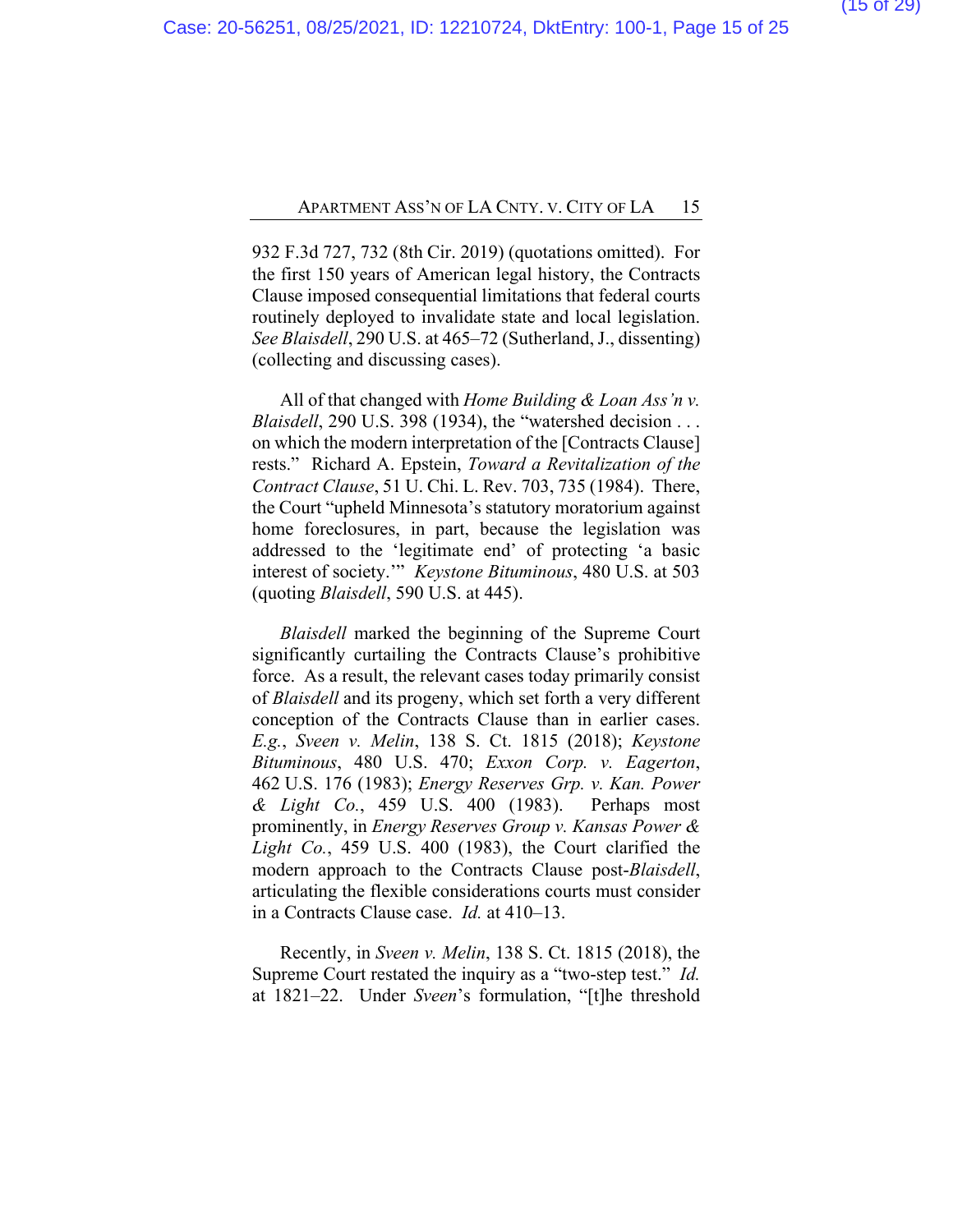issue is whether the state law has 'operated as a substantial impairment of a contractual relationship.'" *Id.* (quoting *Allied Structural Steel Co. v. Spannaus*, 438 U.S. 234, 244 (1978)). Factors relevant to that consideration include "the extent to which the law undermines the contractual bargain, interferes with a party's reasonable expectations, and prevents the party from safeguarding or reinstating his rights." *Id.* at 1822.

If the law is a substantial impairment, then "the inquiry turns to the means and ends of the legislation." *Id.* At that point, a court must determine whether the law is drawn in an "'appropriate' and 'reasonable' way to advance 'a significant and legitimate public purpose.'" *Id.* (quoting *Energy Reserves*, 459 U.S. at 411–12). A heightened level of judicial scrutiny is appropriate when the government is a contracting party. *U.S. Trust Co. of N.Y. v. New Jersey*, 431 U.S. 1, 25–26 (1977). But when the government is not party to the contract being impaired, "courts properly defer to legislative judgment as to the necessity and reasonableness of a particular measure." *Energy Reserves*, 459 U.S. at 413 (quotations omitted); *see also Keystone Bituminous*, 480 U.S. at 505; *Lazar v. Kroncke*, 862 F.3d 1186, 1199 (9th Cir. 2017).

Thus, the eviction moratorium must be upheld, even if it is a substantial impairment of contractual relations, if its "adjustment of the rights and responsibilities of contracting parties is based upon reasonable conditions and is of a character appropriate to the public purpose justifying the legislation's adoption." *Energy Reserves*, 459 U.S. at 412 (quotations omitted and alterations accepted). And because the government is not "the party asserting the benefit of the statute," AAGLA bears the burden of showing that the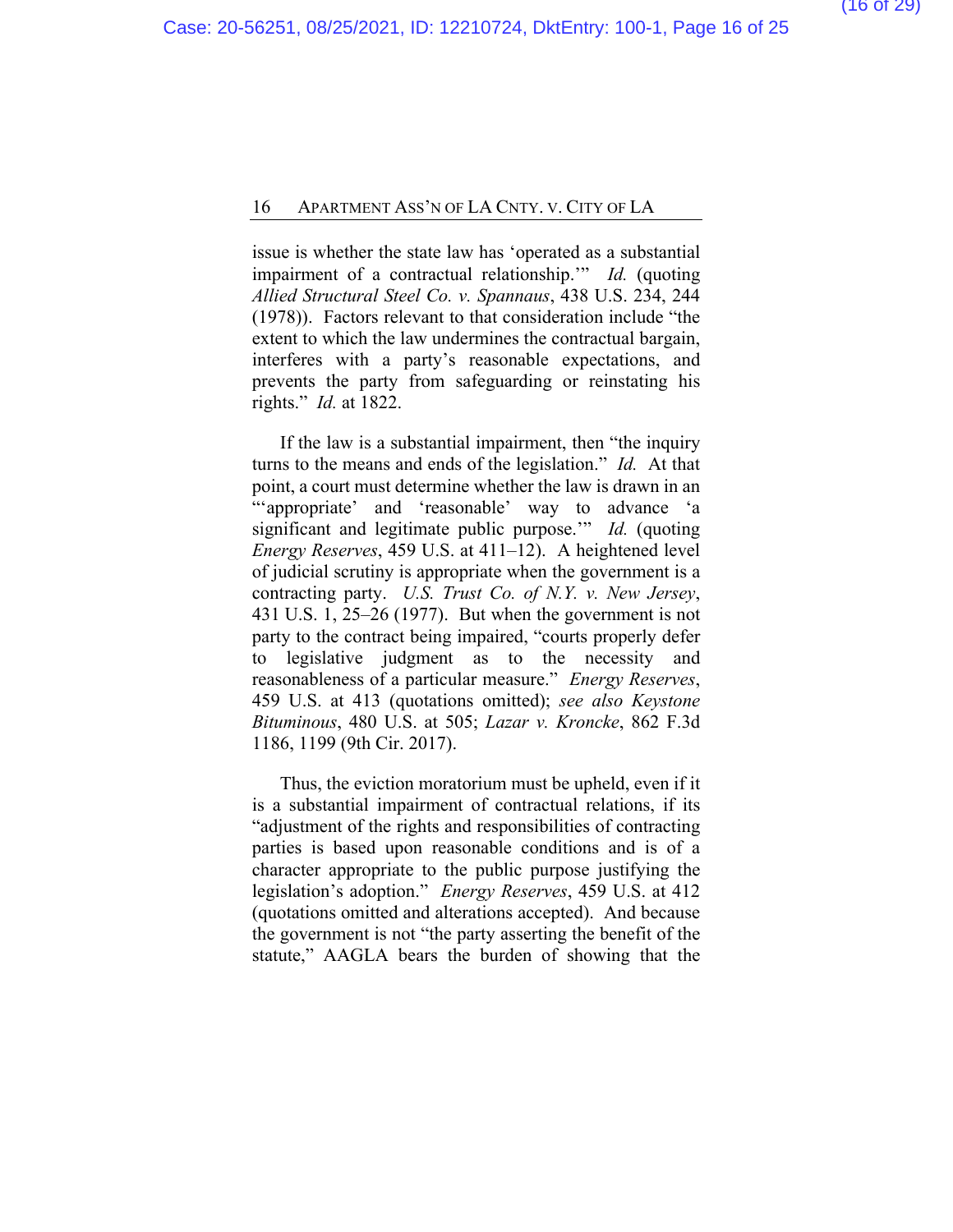ordinances are unreasonable. *Seltzer v. Cochrane (In re Seltzer)*, 104 F.3d 234, 236 (9th Cir. 1996).

#### B

We need not decide whether the eviction moratorium is a substantial impairment of contractual relations because even assuming it is, given the challenges that COVID-19 presents, the moratorium's provisions constitute an "appropriate and reasonable way to advance a significant and legitimate public purpose." *Sveen*, 138 S. Ct. at 1822 (quotations omitted); *see also Snake River Valley Elec. Ass'n v. PacifiCorp*, 357 F.3d 1042, 1051 n.9 (9th Cir. 2004) ("We need not address the question of substantial impairment, for we have no doubt that the [statute] reflects significant and legitimate public purposes . . . ."). AAGLA does not dispute that the eviction moratorium was enacted for a permissible public purpose. Therefore, it can prevail, if at all, only if it can show that the provisions it challenges were not "appropriate and reasonable." *Sveen*, 138 S. Ct. at 1822.

AAGLA's challenge meets its end here because the district court properly deferred to local officials in the reasonableness analysis under modern Contracts Clause precedent. *See Energy Reserves*, 459 U.S. at 413. Therefore, assuming without deciding that the eviction moratorium is a substantial impairment of contracts, and undertaking a "careful examination" of its provisions, *Allied Structural*, 438 U.S. at 245, we conclude that AAGLA is unlikely to show that the eviction moratorium is an unreasonable fit for the problems identified.

Case law supports this conclusion: repeatedly in modern times, both the Supreme Court and this court have upheld as reasonable various laws that nonetheless may have affected private contracts. *See, e.g.*, *Keystone Bituminous*, 480 U.S.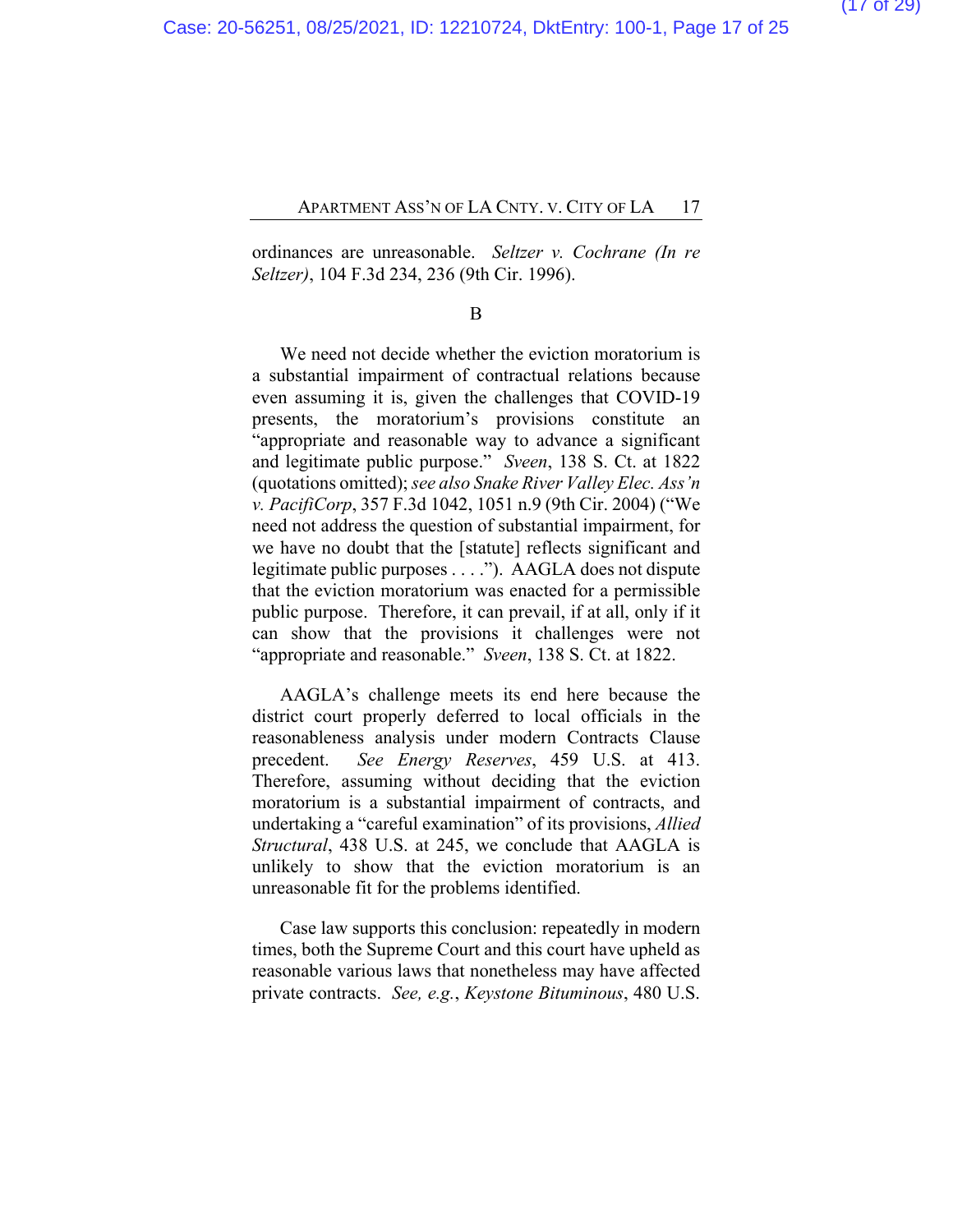at 505–06; *Exxon Corp.*, 462 U.S. at 191–94; *Energy Reserves*, 459 U.S. at 416–19; *Snake River*, 357 F.3d at 1051 n.9; *Seltzer*, 104 F.3d at 236–37. For instance, despite finding that the law challenged in *Keystone Bituminous Coal Ass'n v. DeBenedictis*, 480 U.S. 470 (1987), was a substantial impairment, the Court upheld it, "refus[ing] to second-guess" the legislature's identification of "the most appropriate ways of dealing with the problem." *Id.* at 506.

Given such precedents, AAGLA is unlikely to show that the challenged provisions of the eviction moratorium are constitutionally impermissible under the Contracts Clause. The City fairly ties the moratorium to its stated goal of preventing displacement from homes, which the City reasonably explains can exacerbate the public health-related problems stemming from the COVID-19 pandemic. *See* L.A., Cal., Municipal Code § 49.99 ("The COVID-19 pandemic threatens to undermine housing security and generate unnecessary displacement of City residents and instability of City businesses. Therefore, the City of Los Angeles has taken and must continue to take measures to protect public health, life, and property."); L.A., Cal., Ordinance No. 186,585 pmbl. ("[I]n the interest of protecting public health and preventing transmission of COVID-19, it is essential to avoid unnecessary housing displacement to protect the City's affordable housing stock and to prevent housed individuals from falling into homelessness[.]"). As mentioned, AAGLA does not dispute that this purpose is a legitimate one.

In turn, each of the provisions of the eviction moratorium that AAGLA challenges may be viewed as reasonable attempts to address that valid public purpose. *See Energy Reserves*, 459 U.S. at 418–19. As the City explains in its briefing, the eviction protections are "necessary to avoid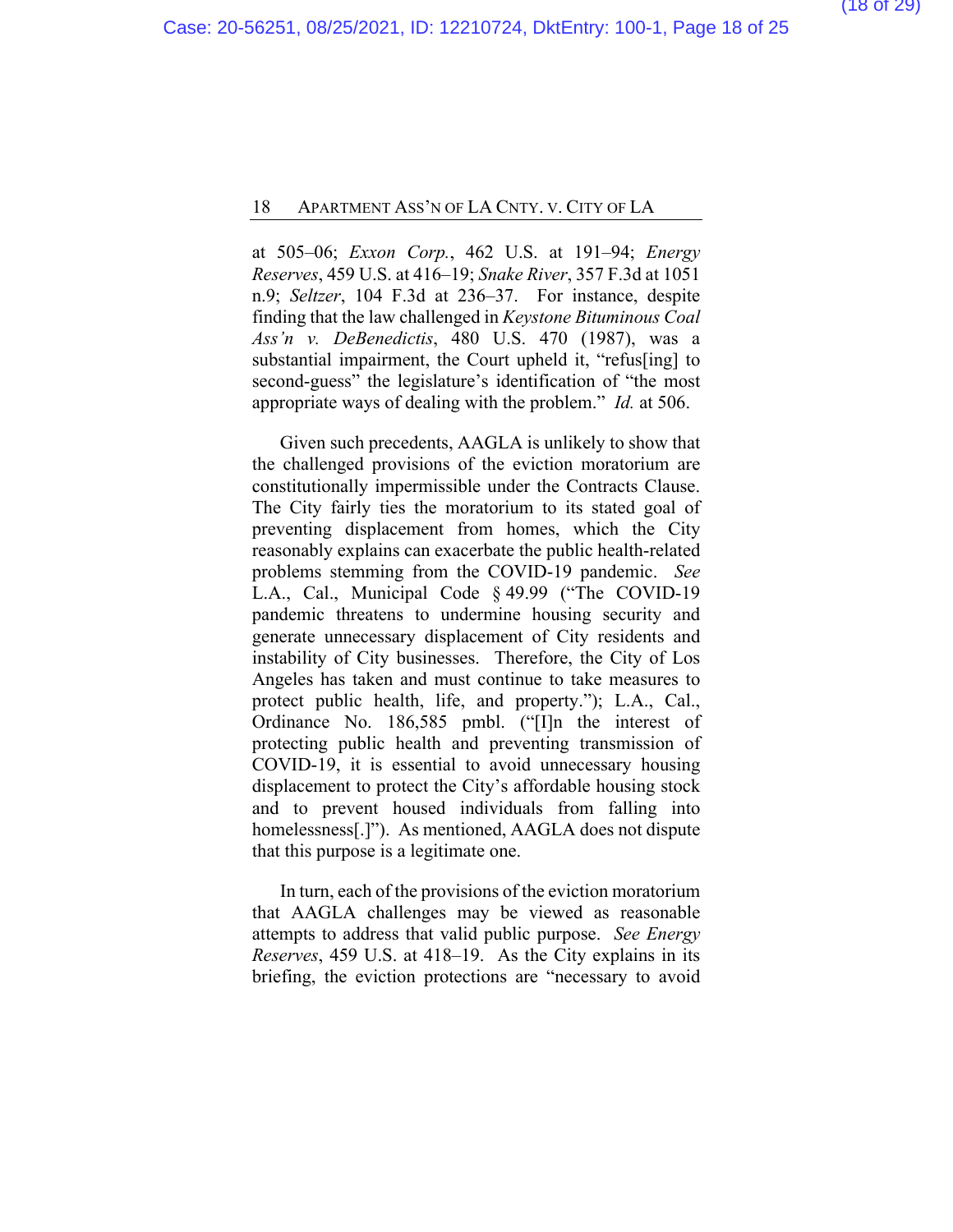displacing residential tenants amidst a pandemic"; late fees and interest "could compound COVID-19 affected tenants' dilemmas, causing them to self-evict or be evicted"; and "economic hardship may cause consolidation of households and an increase in the number of inhabitants in some units, which could include additional inhabitants' pets" (citations and quotations omitted).

Thus, given the deferential standard that precedent constrains us to apply, we are compelled to conclude that the City's enactments pass constitutional muster under the Contracts Clause. Under current doctrine, we must "refuse to second-guess" the City's determination that the eviction moratorium constitutes "the most appropriate way[] of dealing with the problem[s]" identified. *Keystone Bituminous*, 480 U.S. at 506. That is particularly so, based on modern Contracts Clause cases, in the face of a public health situation like COVID-19. *See Blaisdell*, 290 U.S. at 440–41, 444–45.

C

AAGLA does not seriously argue that the City's chosen mechanisms are not reasonably related to the legitimate public purpose of ensuring health and security during the pandemic. Instead, AAGLA relies on a line of cases, beginning in the antebellum period and culminating in *Blaisdell*, that considered various laws imposing moratoria on evictions and foreclosures. Citing those earlier cases, AAGLA avers that "the Supreme Court *has* established a standard for reasonableness in the context of moratoria delaying a property owner's right to possession: ensuring *fair rental compensation* contemporaneous with the extended occupation during the pendency of a moratorium."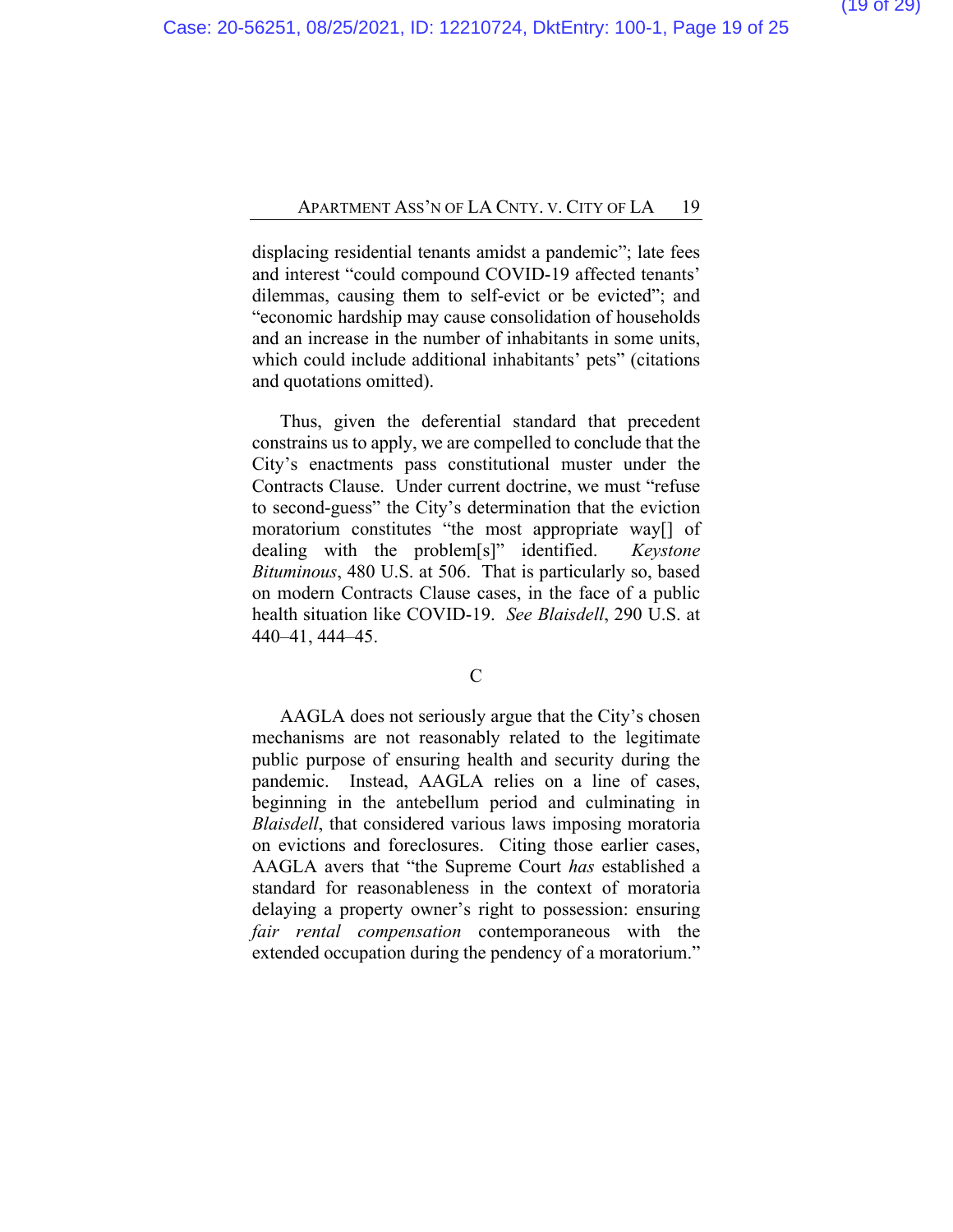AAGLA correctly observes that the Court in those Contracts Clause cases often appears to have referenced in its discussion whether the law provided for some sort of reasonable rental value to be paid to the property owner during the moratoria's interim. In *Blaisdell*, for example, the Court upheld a moratorium on foreclosures, at least in part because it "secure[d] to the mortgagee the rental value of the property" during the emergency period. 290 U.S. at 432. The other cases AAGLA discusses appear to have viewed reasonable rent as a relevant consideration as well.**[4](#page-23-0)**

But AAGLA's assertion that, as a matter of constitutional law, eviction moratoria require fair rental compensation in the interim fails for two main reasons. *First*, even in the more Contracts Clause-friendly era in which some of these cases were decided, the authorities AAGLA cites do not clearly impose AAGLA's preferred inflexible rent payment rule. While these cases treated reasonable rent as a relevant criterion in the analysis, they do not purport to impose such a requirement as a categorical matter. Indeed, even AAGLA in its opening brief acknowledges that its desired contemporaneous rent

**<sup>4</sup>** *Compare Block v. Hirsh*, 256 U.S. 135, 153–54 (1921) (upholding a law allowing tenants to remain in possession after the expiration of the terms of their leases at least in part because "[m]achinery is provided to secure to the landlord a reasonable rent"), *with Bronson v. Kinzie*, 42 U.S. (1 How.) 311, 319–22 (1843) (striking down a law limiting certain foreclosures, in part because—as the court later explained unlike in *Blaisdell*, "there was no provision . . . to secure to the mortgagee the rental value of the property during the extended period," *Blaisdell*, 290 U.S. at 432); *and W.B. Worthen Co. v. Kavanaugh*, 295 U.S. 56, 61 (1935) (invalidating a law limiting foreclosures that did not condition relief "upon payment of interest and taxes or the rental value of the premises").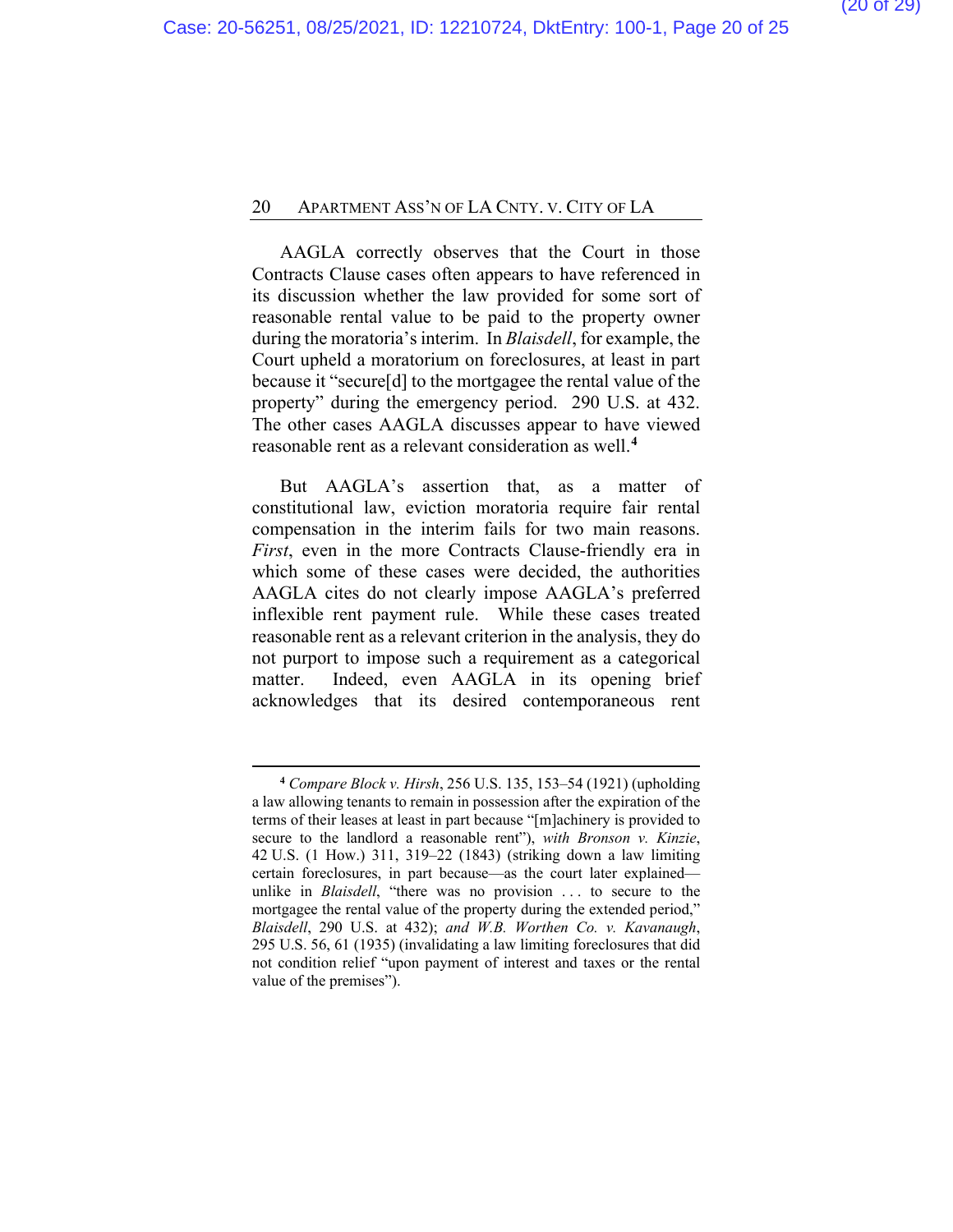requirement "may not have been elevated to a hard and fast 'rule' in every case."

In other words, there is no apparent ironclad constitutional rule that eviction moratoria pass Contracts Clause scrutiny only if rent is paid during the period of the moratoria. Instead, each of the cases AAGLA cites turned on its own facts and circumstances. That reasonable rent may have been a relevant consideration in some cases thus does not make it a constitutional floor in all cases. And it does not thereby create a Contracts Clause constitutional baseline in a case involving a public health situation like COVID-19. *See Matsuda v. City & County of Honolulu*, 512 F.3d 1148, 1152 (9th Cir. 2008) ("[T]he Supreme Court has construed [the Contracts Clause] prohibition narrowly in order to ensure that local governments retain the flexibility to exercise their police powers effectively.").

In claiming that any eviction moratorium is constitutional only if rent is contemporaneously paid, AAGLA relies most heavily on *Blaisdell.* But *Blaisdell* shows why AAGLA's attempt to divine a bright-line "reasonable rent" rule is unpersuasive. *Blaisdell* identified several factors that supported the state law's constitutionality. As the Court later explained, these included that the law contained a declaration of emergency, "protect[ed] a basic societal interest," was "appropriately tailored," and imposed "reasonable" conditions "limited to the duration of the emergency." *Allied Structural*, 438 U.S. at 242; *see also Blaisdell*, 290 U.S. at 444–47. Nothing in *Blaisdell* suggests that a "reasonable rent" requirement was dispositive. Indeed, *Blaisdell*specifically rejected the notion that Contracts Clause analysis should proceed with a "literal exactness like a mathematical formula." 290 U.S. at 428.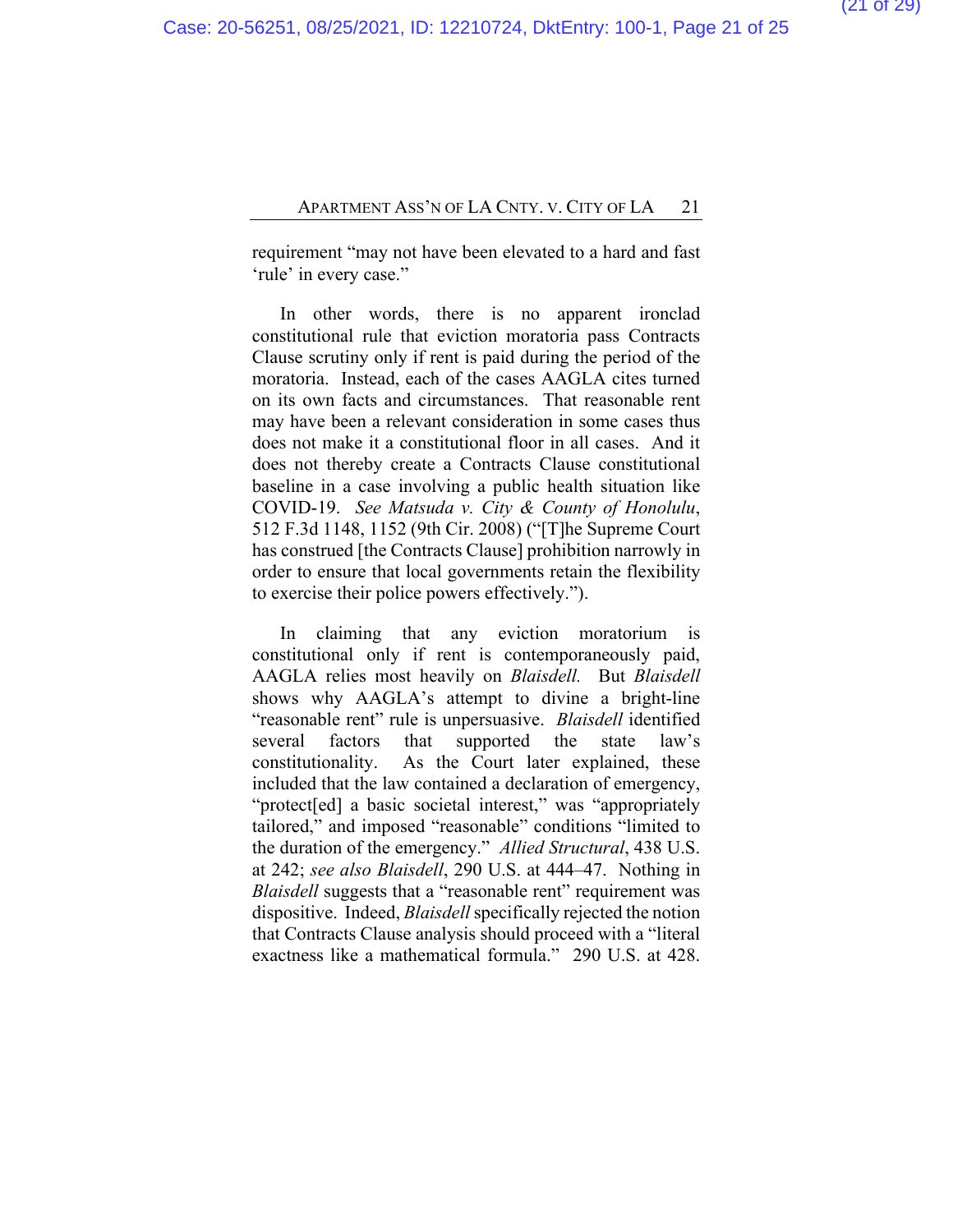Instead, "[e]very case must be determined upon its own circumstances." *Id.* at 430 (quotations omitted).

*Second*, the outmoded approach in the pre-*Blaisdell* cases AAGLA cites does not resemble the Supreme Court's modern Contracts Clause doctrine. *See U.S. Trust*, 431 U.S. at 22 n.19 (explaining that to the extent prior cases had imposed strict limitations, "[l]ater decisions abandoned these limitations as absolute requirements"). Indeed, the Supreme Court has clarified, even "the existence of an emergency and the limited duration of a relief measure . . . cannot be regarded as essential in every case." *Id.* at 23 n.19.

As discussed above, *Energy Reserves* provided for considerable deference to state and local legislatures in assessing the reasonableness of legislation. 459 U.S. at 412– 13. Even twenty-five years ago, we "specifically recognized the shift in the law created by *Energy Reserves*," when the Supreme Court "retreated from its prior case law" and "indicated a renewed willingness to defer to the decisions of state legislatures regarding the impairment of private contracts." *Seltzer*, 104 F.3d at 236 (quotations omitted and alterations accepted). Under current precedent, this court therefore does not engage in an analysis as demanding as that of the pre-*Blaisdell* cases that AAGLA invokes.

Further weakening AAGLA's challenge is the fact that the eviction moratorium is but one aspect of a broader remedial framework applicable to landlords during the pandemic. In response to AAGLA's concerns, appellees fairly argue that the City's creation of an Emergency Rental Assistance Program supports the eviction moratorium's reasonableness. That Program initially made available about \$103 million (of which \$100 million was funded by the federal government) to provide up to \$2,000 in rent payments per eligible household, though only tenants were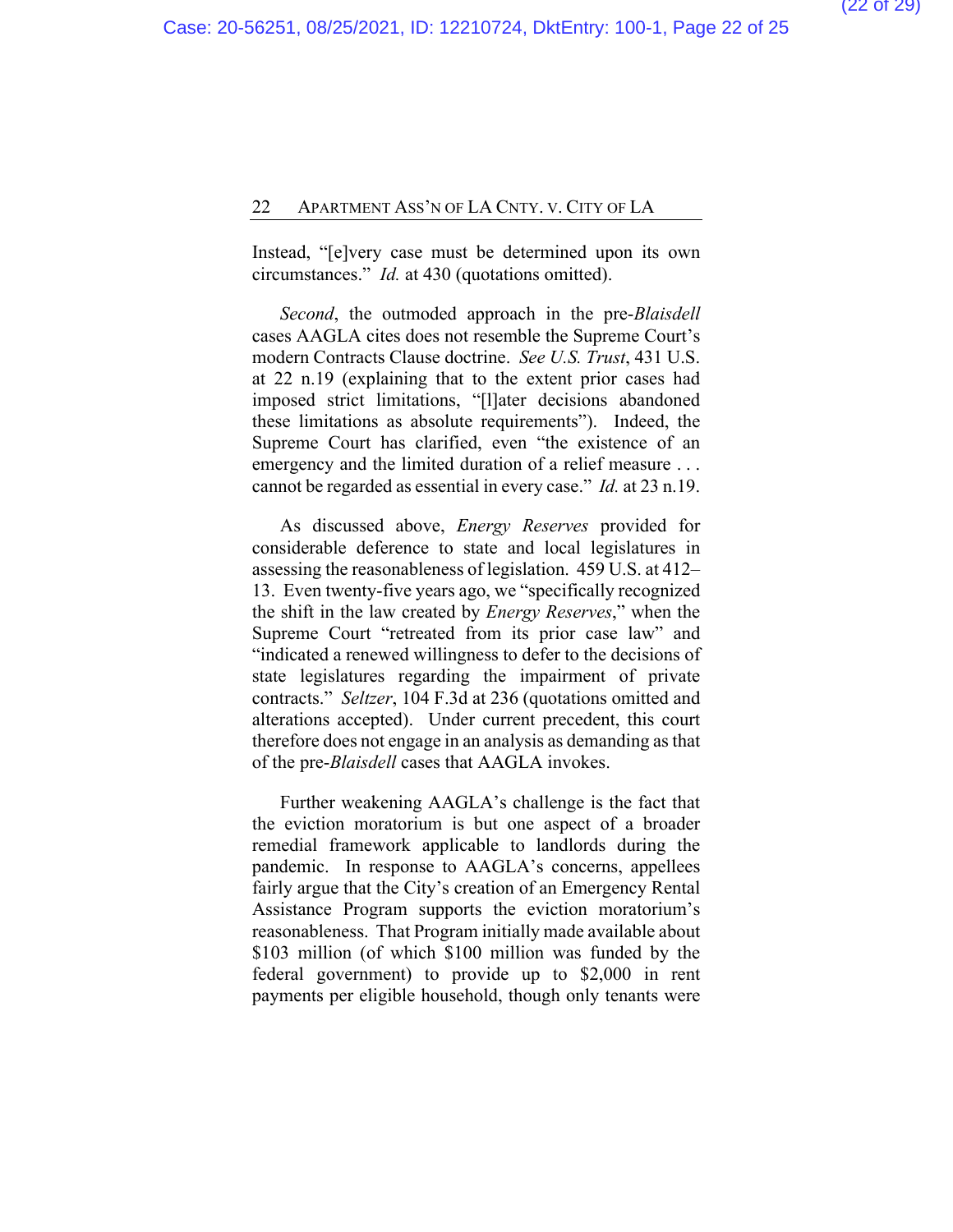able (but were not required) to apply for such assistance. Subsequently, federal and state funds allowed the City to expand that program by an additional \$235.5 million.

Moreover, the City more recently has indicated that it expects to receive an additional \$193 million "for rental assistance directly from the federal government," along with a portion of the \$1.2 billion in federal funds allocated to California from the most recent legislation. The City points to recent state legislation directing the funds to be "used to pay all of the rental debt accumulated on or after April 1, 2020 by a household making up to 80% of the area median income." *See* Cal. Health & Safety Code § 50897.1(b),  $(d)(1)$ .

And finally, the City notes that other government agencies, including within the City, have given landlords flexibility in meeting their obligations, such as payment plans for utilities and penalty waivers for property taxes. Although the interaction between these various programs is a matter of some complexity, the availability of such relief, while not dispositive, remains relevant in assessing the overall reasonableness of the City's actions. *See Energy Reserves*, 459 U.S. at 418 ("To analyze properly the Kansas Act's effect, . . . we must consider the entire state and federal gas price regulatory structure."). That other government programs provide some relief to landlords thus further undermines AAGLA's Contracts Clause challenge.

Lastly, we note that although we appear to be the first court of appeals to have addressed a challenge to the constitutionality of a COVID-19-related eviction moratorium under the Contracts Clause, our result today is consistent with those of the district courts that have confronted—and uniformly rejected—these challenges. *See Heights Apartments, LLC v. Walz*, 510 F. Supp. 3d 789, 808–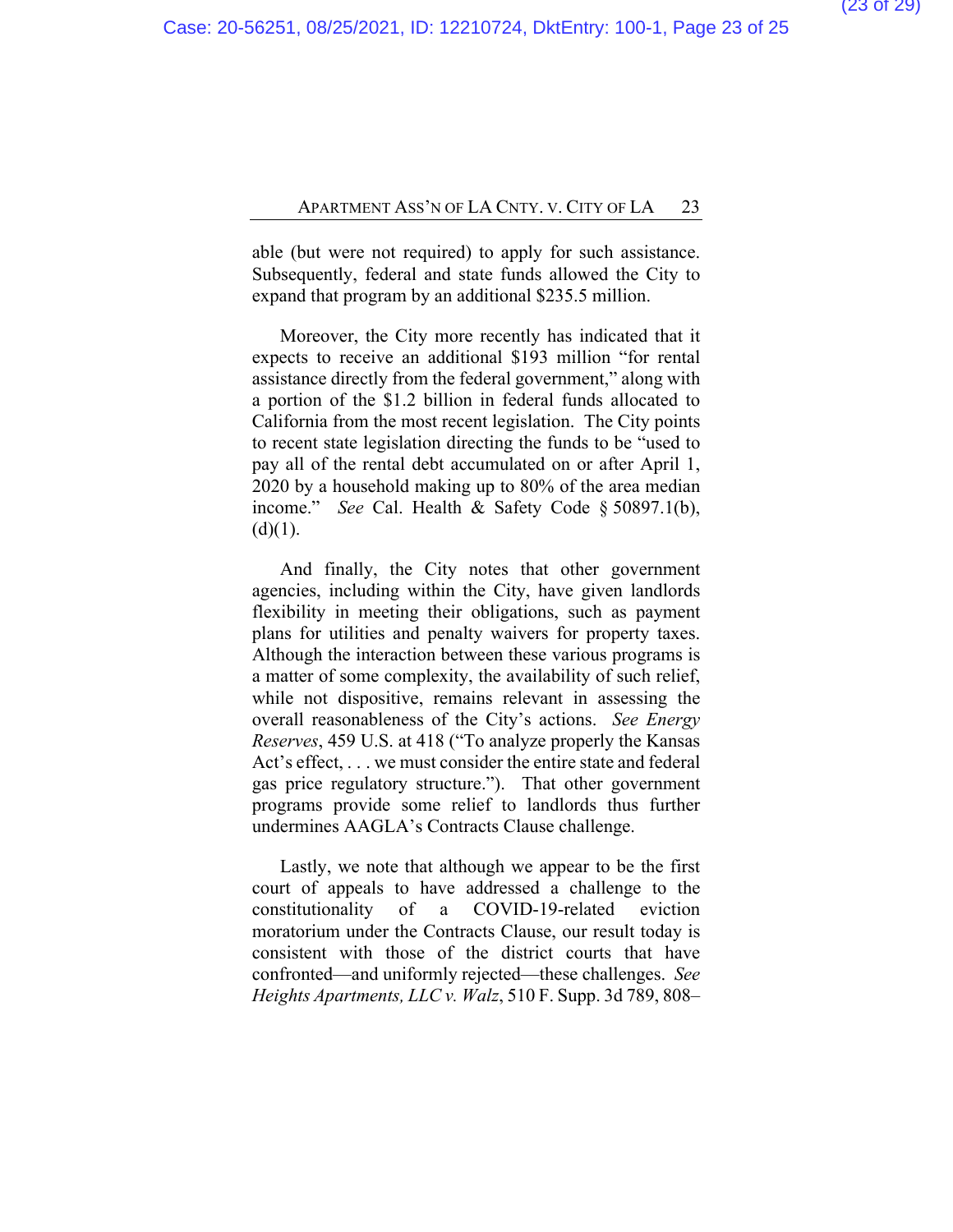10 (D. Minn. 2020), *appeal docketed*, No. 21-1278 (8th Cir.); *Baptiste v. Kennealy*, 490 F. Supp. 3d 353, 381–87 (D. Mass. 2020); *El Papel LLC v. Inslee*, No. 2:20-cv-01323-RAJ-JRC, 2020 WL 8024348, at \*6–12 (W.D. Wash. Dec. 2, 2020), *report and recommendation adopted*, 2021 WL 71678, at \*3 (Jan. 8, 2021); *HAPCO v. City of Philadelphia*, 482 F. Supp. 3d 337, 349–35 (E.D. Pa. 2020); *Auracle Homes, LLC v. Lamont*, 478 F. Supp. 3d 199, 223– 26 (D. Conn. 2020); *Elmsford Apartment Assocs., LLC v. Cuomo*, 469 F. Supp. 3d 148, 168–72 (S.D.N.Y. 2020).**[5](#page-23-0)**

The issues presented here are also different than those in *Chrysafis*, discussed above, in which the Supreme Court partially enjoined New York's eviction moratorium based on a Due Process challenge relating to landlords' lack of access to hearing procedures. No. 21A8, slip op.

<span id="page-23-0"></span>**<sup>5</sup>** We note that AAGLA's Contracts Clause challenge involves a different analysis than the statutory and constitutional challenges to the nationwide eviction moratorium imposed by the Centers for Disease Control and Prevention (CDC), which recently reached the Supreme Court. *See Ala. Ass'n of Realtors v. U.S. Dep't of Health & Hum. Servs.*, No. 20-cv-3377 (DLF), — F. Supp. 3d —, 2021 WL 1779282, at \*4–9 (D.D.C. May 5, 2021), *motion to stay granted*, — F. Supp. 3d —, 2021 WL 1946376, at \*5 (May 14, 2021), *motion to vacate stay denied*, No. 21-5093, 2021 WL 2221646, at \*1 (D.C. Cir. June 2, 2021) (per curiam), *application to vacate stay denied sub. nom. Ala. Ass'n of Realtors v. Dep't of Health & Hum. Svcs.*, 141 S. Ct. 2320, 2320 (2021) (mem.); *see also Ala. Ass'n of Realtors*, 141 S. Ct. at 2320–21 (Kavanaugh, J., concurring); *Tiger Lily, LLC v. U.S. Dep't of Hous. & Urb. Dev.*, 992 F.3d 518, 522–24 (6th Cir. 2021) (order); *Terkel v. Ctrs. for Disease Control & Prevention*, No. 6:20-cv-00564, — F. Supp. 3d —, 2021 WL 742877, at \*4–10 (E.D. Tex. Feb. 25, 2021), *appeal docketed*, No. 21- 40137 (5th Cir.). Those cases concern the federal government's powers to enact national eviction moratoria under the Public Health Service Act and the Constitution. *See Tiger Lily*, 992 F.3d at 522–23; *Ala. Ass'n of Realtors*, 2021 WL 1779282, at \*4; *Terkel*, 2021 WL 742877, at \*4. We have no occasion to opine on those issues here.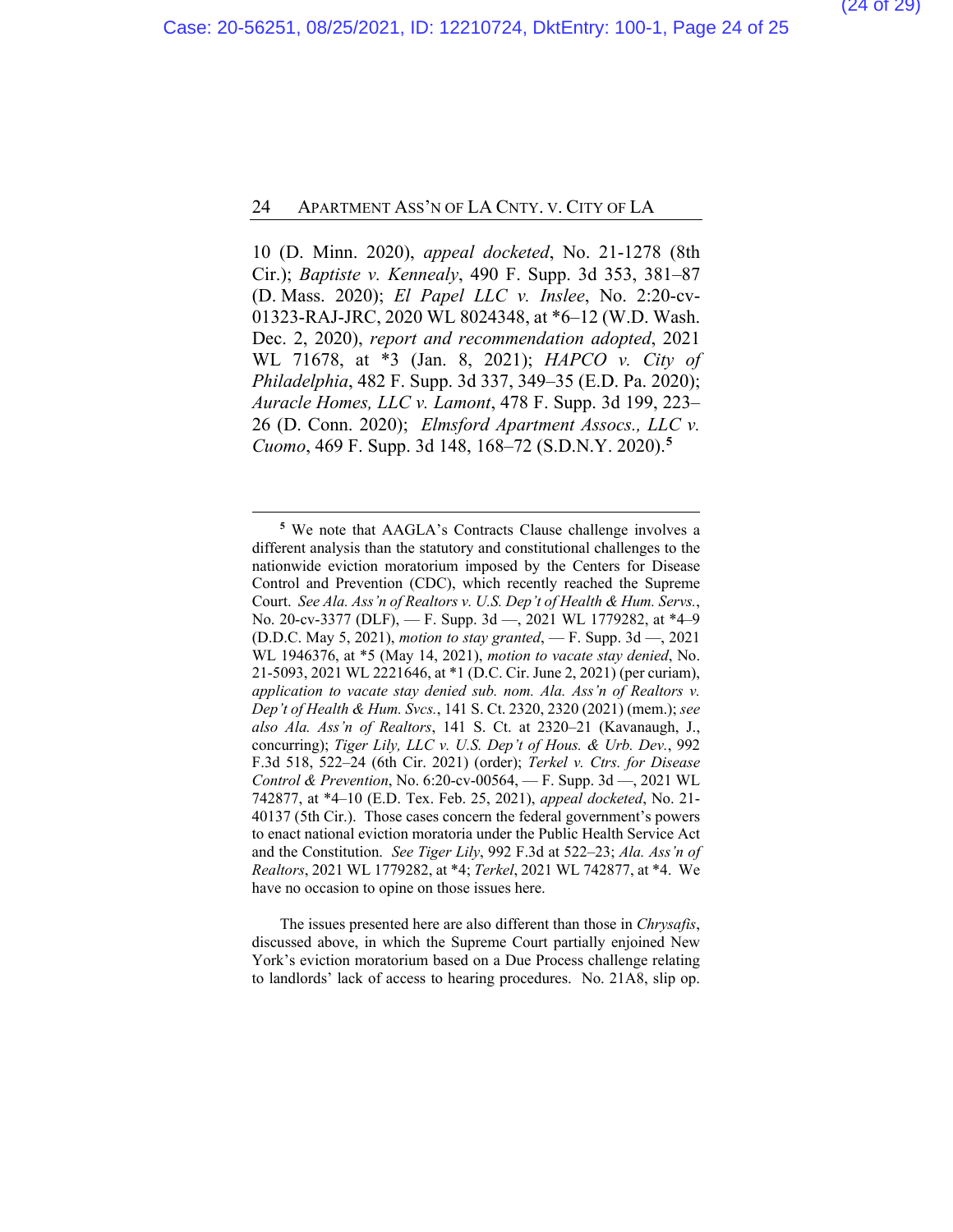Because AAGLA has not demonstrated a likelihood of success on its claim, we need not address the other preliminary injunction factors that AAGLA also would have needed to establish. *See California ex rel. Becerra v. Azar*, 950 F.3d 1067, 1083 (9th Cir. 2020) (en banc) ("If a movant fails to establish likelihood of success on the merits, we need not consider the other factors.").

\* \* \*

We are tasked only with evaluating the constitutionality of the eviction moratorium under the forgiving standard of modern Contracts Clause analysis. A faithful application of that standard requires us to conclude that the district court did not err in denying AAGLA's request for preliminary injunctive relief.

#### **AFFIRMED.**

at 1. The Supreme Court in *Chrysafis* was not considering a Contracts Clause challenge.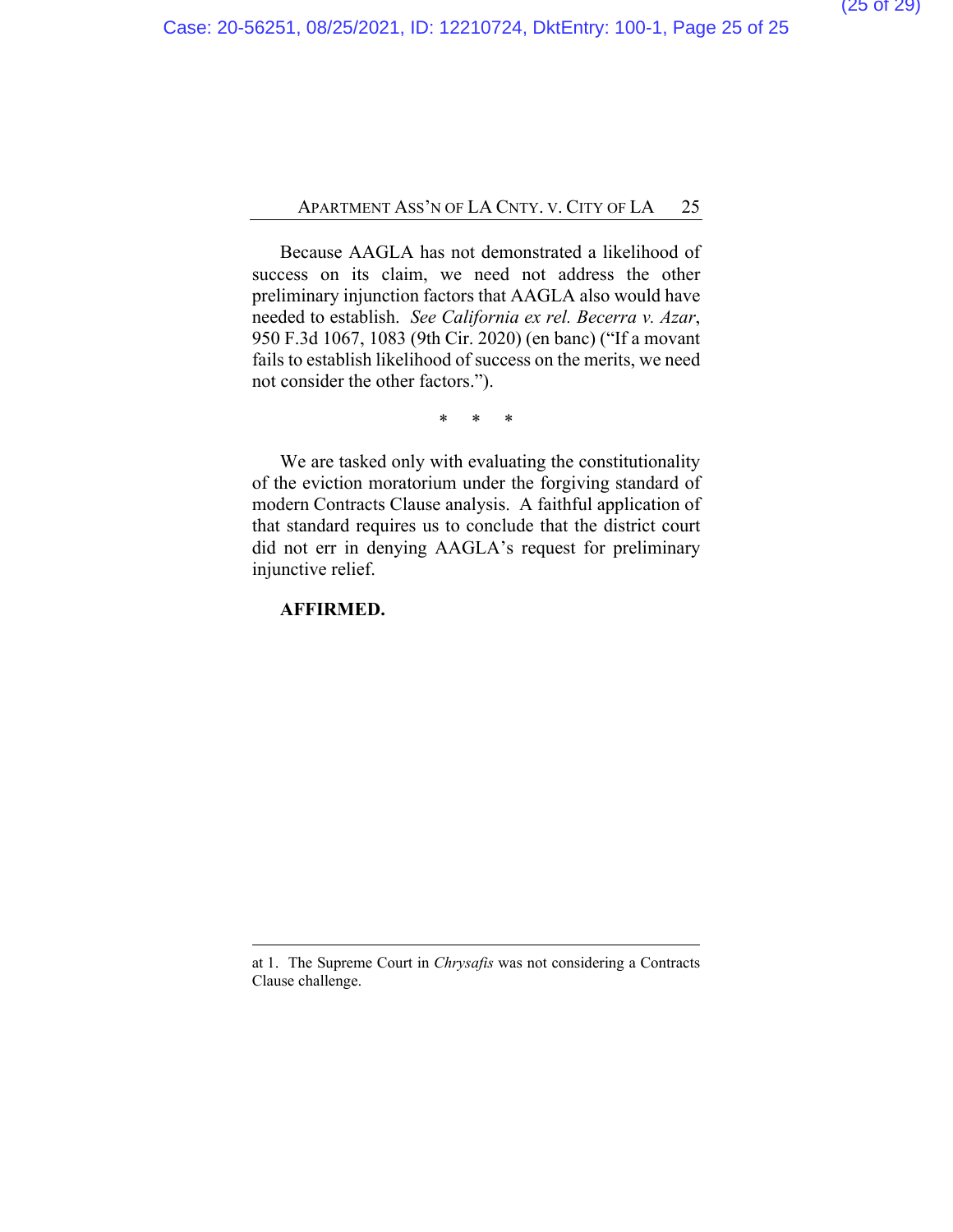## **United States Court of Appeals for the Ninth Circuit**

## **Office of the Clerk**

95 Seventh Street San Francisco, CA 94103

## **Information Regarding Judgment and Post-Judgment Proceedings**

### **Judgment**

This Court has filed and entered the attached judgment in your case. Fed. R. App. P. 36. Please note the filed date on the attached decision because all of the dates described below run from that date, not from the date you receive this notice.

## **Mandate (Fed. R. App. P. 41; 9th Cir. R. 41-1 & -2)**

The mandate will issue 7 days after the expiration of the time for filing a petition for rehearing or 7 days from the denial of a petition for rehearing, unless the Court directs otherwise. To file a motion to stay the mandate, file it electronically via the appellate ECF system or, if you are a pro se litigant or an attorney with an exemption from using appellate ECF, file one original motion on paper.

## **Petition for Panel Rehearing (Fed. R. App. P. 40; 9th Cir. R. 40-1) Petition for Rehearing En Banc (Fed. R. App. P. 35; 9th Cir. R. 35-1 to -3)**

### **(1) A. Purpose (Panel Rehearing):**

- A party should seek panel rehearing only if one or more of the following grounds exist:
	- ► A material point of fact or law was overlooked in the decision;
	- ► A change in the law occurred after the case was submitted which appears to have been overlooked by the panel; or
	- ► An apparent conflict with another decision of the Court was not addressed in the opinion.
- Do not file a petition for panel rehearing merely to reargue the case.

### **B. Purpose (Rehearing En Banc)**

• A party should seek en banc rehearing only if one or more of the following grounds exist: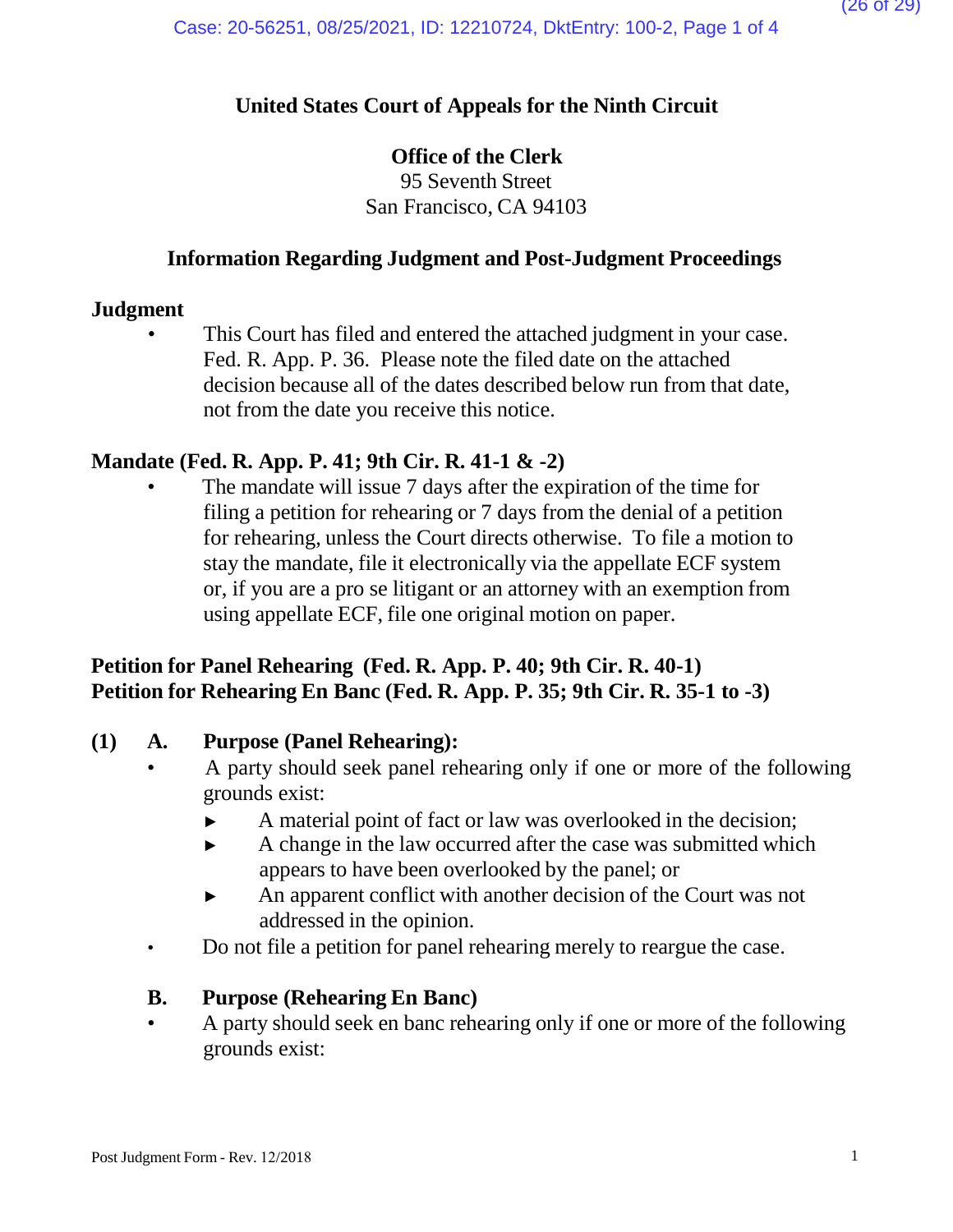- ► Consideration by the full Court is necessary to secure or maintain uniformity of the Court's decisions; or
- The proceeding involves a question of exceptional importance; or
- $\blacktriangleright$  The opinion directly conflicts with an existing opinion by another court of appeals or the Supreme Court and substantially affects a rule of national application in which there is an overriding need for national uniformity.

# **(2) Deadlines for Filing:**

- A petition for rehearing may be filed within 14 days after entry of judgment. Fed. R. App. P. 40(a)(1).
- If the United States or an agency or officer thereof is a party in a civil case, the time for filing a petition for rehearing is 45 days after entry of judgment. Fed. R. App. P. 40(a)(1).
- If the mandate has issued, the petition for rehearing should be accompanied by a motion to recall the mandate.
- *See* Advisory Note to 9th Cir. R. 40-1 (petitions must be received on the due date).
- An order to publish a previously unpublished memorandum disposition extends the time to file a petition for rehearing to 14 days after the date of the order of publication or, in all civil cases in which the United States or an agency or officer thereof is a party, 45 days after the date of the order of publication. 9th Cir. R. 40-2.

# **(3) Statement of Counsel**

• A petition should contain an introduction stating that, in counsel's judgment, one or more of the situations described in the "purpose" section above exist. The points to be raised must be stated clearly.

# **(4) Form & Number of Copies (9th Cir. R. 40-1; Fed. R. App. P. 32(c)(2))**

- The petition shall not exceed 15 pages unless it complies with the alternative length limitations of 4,200 words or 390 lines of text.
- The petition must be accompanied by a copy of the panel's decision being challenged.
- An answer, when ordered by the Court, shall comply with the same length limitations as the petition.
- If a pro se litigant elects to file a form brief pursuant to Circuit Rule 28-1, a petition for panel rehearing or for rehearing en banc need not comply with Fed. R. App. P. 32.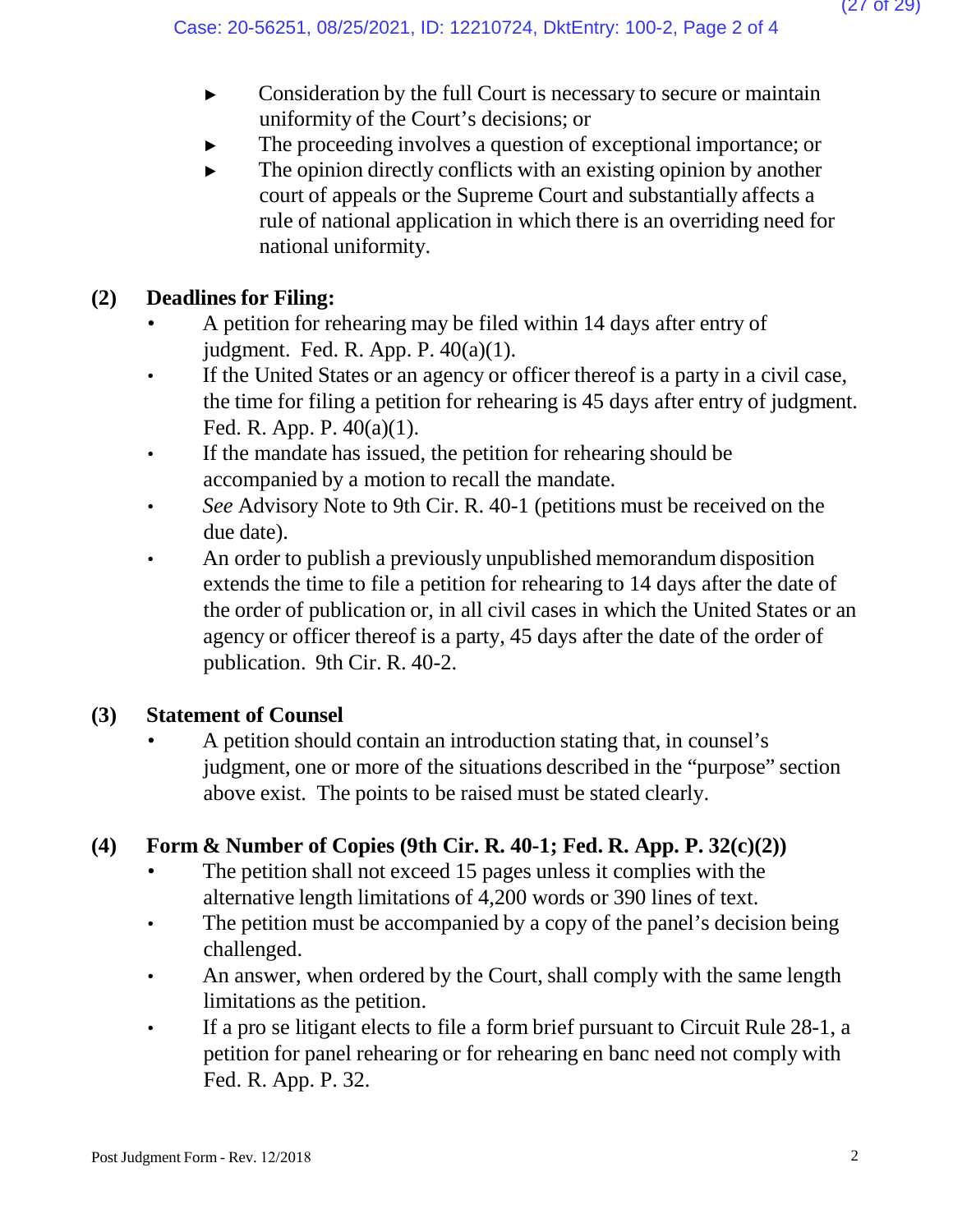Case: 20-56251, 08/25/2021, ID: 12210724, DktEntry: 100-2, Page 3 of 4

- The petition or answer must be accompanied by a Certificate of Compliance found at Form 11, available on our website [at www.ca9.uscourts.gov](http://www.ca9.uscourts.gov/) under *Forms.*
- You may file a petition electronically via the appellate ECF system. No paper copies are required unless the Court orders otherwise. If you are a pro se litigant or an attorney exempted from using the appellate ECF system, file one original petition on paper. No additional paper copies are required unless the Court orders otherwise.

# **Bill of Costs (Fed. R. App. P. 39, 9th Cir. R. 39-1)**

- The Bill of Costs must be filed within 14 days after entry of judgment.
- See Form 10 for addi[t](http://www.ca9.uscourts.gov/)ional information, available on our website at [www.ca9.uscourts.gov](http://www.ca9.uscourts.gov/) under *Forms.*

## **Attorneys Fees**

- Ninth Circuit Rule 39-1 describes the content and due dates for attorneys fees applications.
- All relevant forms are available on our website at [www.ca9.uscourts.gov](http://www.ca9.uscourts.gov/) under *Forms* or by telephoning (415) 355-7806.

# **Petition for a Writ of Certiorari**

• Please refer to the Rules of the United States Supreme Court a[t](http://www.supremecourt.gov/) [www.supremecourt.gov](http://www.supremecourt.gov/)

# **Counsel Listing in Published Opinions**

- Please check counsel listing on the attached decision.
- If there are any errors in a published opinion, please send a letter **in writing within 10 days** to:
	- ► Thomson Reuters; 610 Opperman Drive; PO Box 64526; Eagan, MN 55123 (Attn: Jean Green, Senior Publications Coordinator);
	- ► and electronically file a copy of the letter via the appellate ECF system by using "File Correspondence to Court," or if you are an attorney exempted from using the appellate ECF system, mail the Court one copy of the letter.